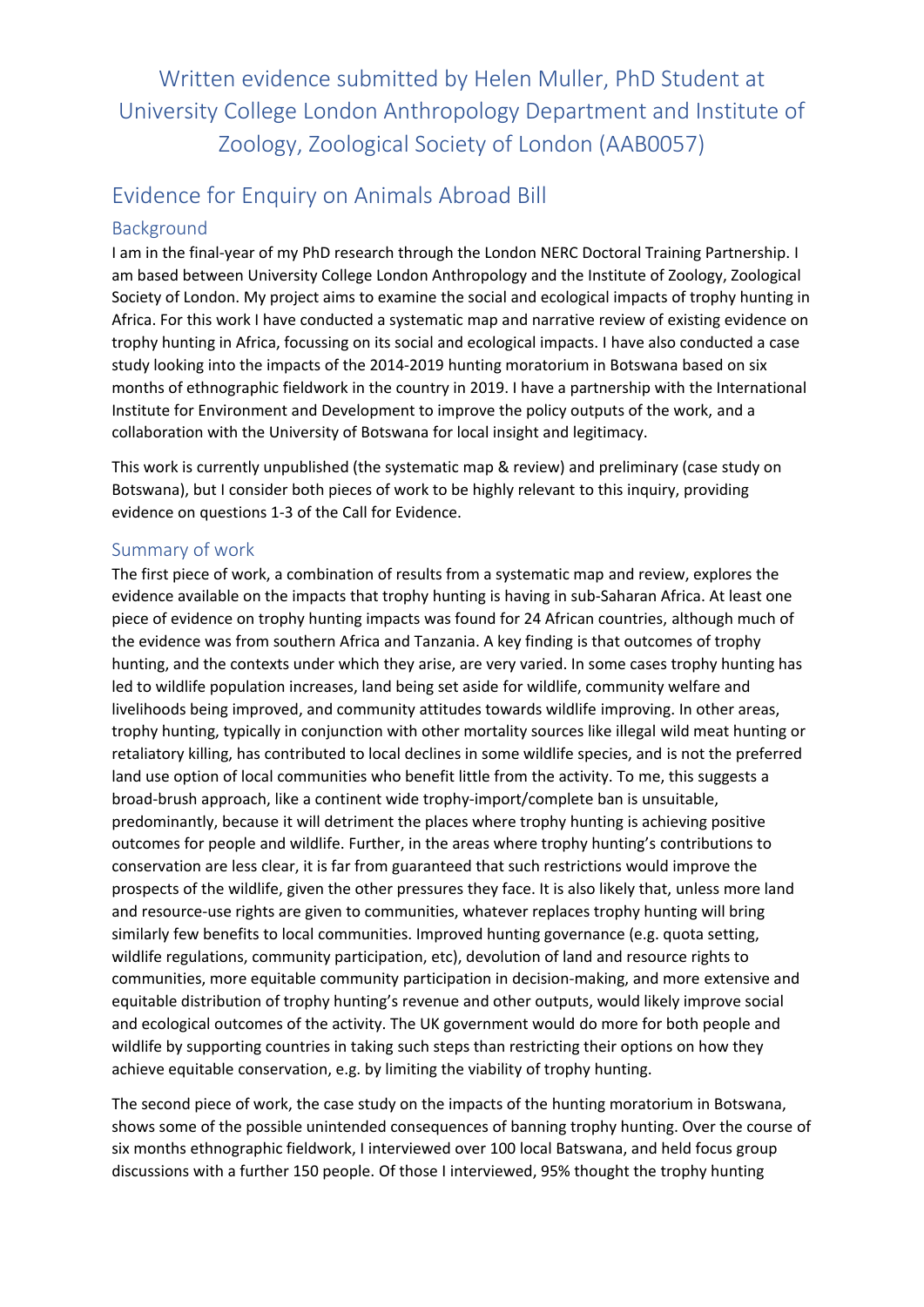moratorium had negatively affected their lives, was a bad decision, or that it should be reversed. The most widespread impacts were a loss of meat (with impacts on food security), a loss of jobs, and the loss of animal control (with impacts on food security, safety, and freedom of movement). Considerable discontent was also caused by the nature in which the moratorium was instigated: without community consultation (loss of empowerment and autonomy). Any decisions the UK, or another foreign country, takes which affect conservation decisions in another country ultimately limits that country's decision-making power. This would most likely result in further disenfranchising the voices of already marginalised local rural people in decision-making which deeply affects them. Such moves are not only unfair, but they also represent a means of indirect political control over conservation decisions in other countries, and are perpetuating unjust and exclusive conservation.

While the UK's trophy hunting footprint is quite small and a decision to ban trophy imports might not have large on the ground consequences, such a decision could potentially have knock on effects to countries with more significant numbers of hunting clients, e.g. the United States of America. Ultimately, making such a decision in the UK reinforces unequal power dynamics that are too often in play in conservation and takes the decision away from those on the ground who will be most impacted by it. We (in the UK) do not have to deal with the consequences of living alongside dangerous animals, therefore it should not be up to us to decide how they are managed in other countries.

# 1) Findings from the map and review into the social and ecological impacts of trophy hunting in Africa.

I would like to re-iterate that this work is currently unpublished, though is in preparation for peerreviewed publication and will form part of my Doctoral Thesis.

## Introduction & methods

Trophy hunting in Africa takes place under a wide range of conditions and so has diverse effects on the people and ecosystems involved. I conducted a systematic map and narrative review of the available evidence on the outcomes trophy hunting can generate, and the contexts under which they arise, to help understand where and how trophy hunting is having positive impacts.

One hundred and eighty-eight studies from twenty-four countries were included in the systematic map and eighty-five of these studies from twelve countries were included in the review. Studies were found by doing a comprehensive search of Thomas Reuter's Web of Science, SciVerse's Scopus, and Google Scholar [\(www.scholar.google.com\)](http://www.scholar.google.com/) to get an unbiased sample of the literature. Studies were only included if they met key criteria including: being accessible online in English, containing information on an area in Africa where trophy hunting was being conducted, and containing information on land area, ecological and socioeconomic outcomes of trophy hunting. Studies included in the review passed further criteria: they had to be first hand (primary) research and conducted since 2000. Studies used in the review were further screened by study quality; low quality studies were not included. Information on trophy hunting was extracted from all studies using a standard template. Information was examined and compared to a theory detailing how trophy hunting aims to achieve socially-just and equitable conservation ([Figure](#page-2-0) [1](#page-2-0)).

## *Theory of how trophy hunting achieves socially-just conservation*

When communities are involved in trophy hunting, the meat, income and jobs from the activity are directed to local communities, to varying extents. Some or all of the income from trophy hunting goes to communities and is often used for community development, e.g. building schools/clinics. Meat from the hunted animals is often given or sold to local people, and jobs that the industry creates are typically given to locals. These outputs are meant to help diversify community livelihoods and improve well-being. The combination of the direct outputs, and improved wellbeing, is meant to improve community attitudes towards wildlife, help them tolerate the costs of living alongside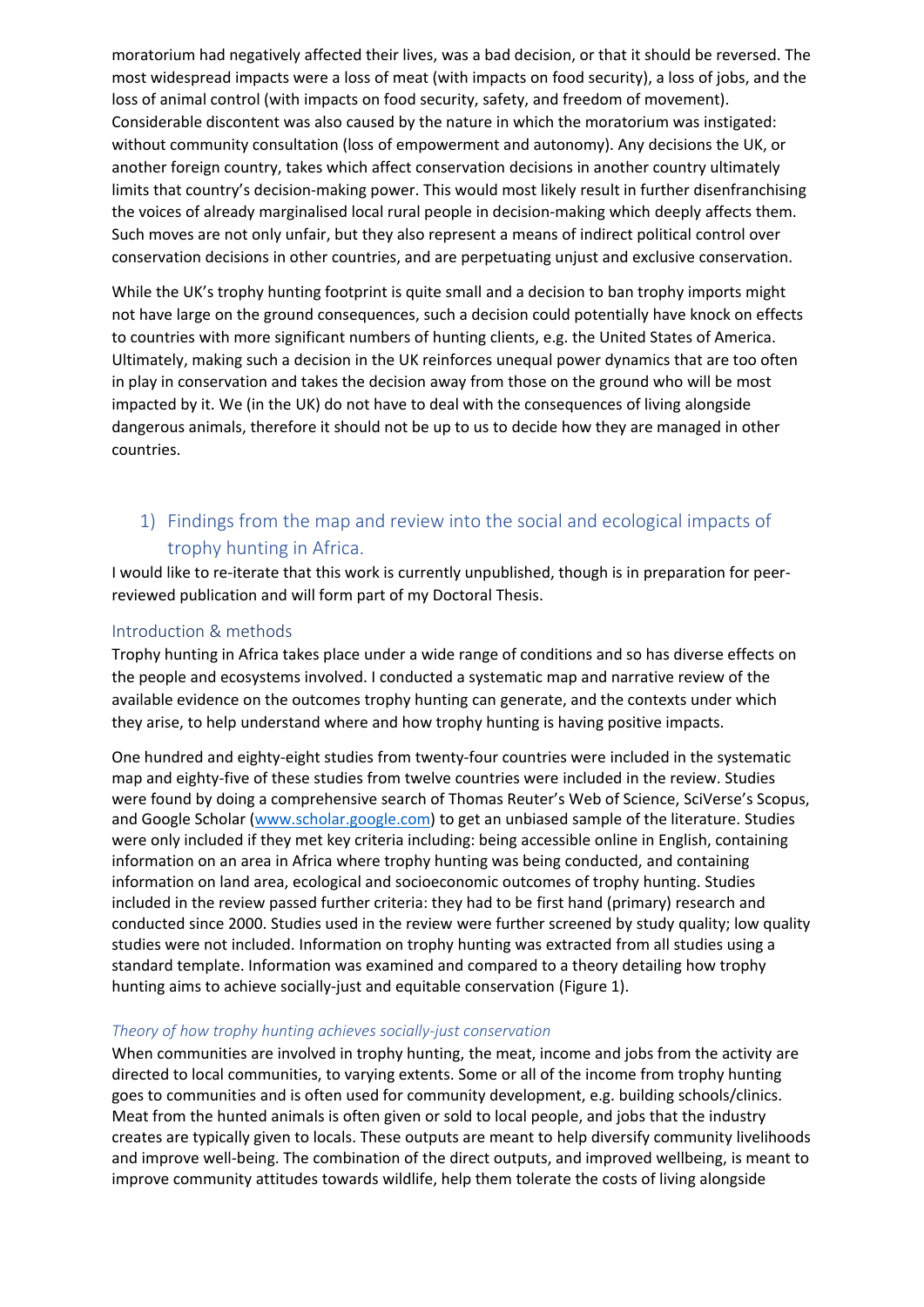wildlife and motivate local people to conserve their local environments. People in turn will be motivated to perform actions like setting aside land for wildlife, stopping hunting for wild meat and monitoring for poaching. These actions then lead to the desired conservation outcomes of environments being protected or restored, and wildlife populations increasing or persisting.



#### <span id="page-2-0"></span>*Figure 1: Theory of how trophy hunting contributes to socially-just conservation*

This theory specifically relates to how trophy hunting works when communities are involved, e.g. in the many community-based conservation programmes across sub-Saharan Africa. It is important to note that not all trophy hunting directly involves communities; it is also conducted on private and government owned-land in many countries. In these instances it is mostly the income from trophy hunting that motivates and enables land owners to protect and manage their land for wildlife.

There are several assumptions that are made for this theory to work, for example whether the outputs from trophy hunting are sufficient to improve wellbeing, whether changed attitudes lead to conservation actions, and whether conservation actions lead to the desired ecological outcomes. I explored the evidence available for all assumptions. I also examined the many factors affecting trophy hunting outcomes, including external governance, like actions of national governments, NGOs and the private sector, equity issues in benefit distribution and community participation, and the initial conditions of the area like its human and wildlife populations.

## Results

## *Evidence of Trophy hunting's direct outputs*

## General revenue and land used for trophy hunting

Estimates of gross annual income from trophy hunting were obtained for twelve African countries, while estimates of land area used for trophy hunting for twenty-three countries ([Table](#page-3-0) [1](#page-3-0)). Many of the estimates are dated and estimates of annual income from trophy hunting in many countries in West and Central Africa were not found. South Africa has by far the largest industry with annual income from trophy hunting in 2014 totalling US\$ 180 million. It also has the largest area of land set aside for the industry.

Potentially as much as 1.38million km<sup>2</sup> of land is used for trophy hunting in sub-Saharan Africa. With the protected area estate already drastically underfunded (a shortfall of US\$ 1 billion per year according to Lindsey et al., 2018), removing any income source, let alone one potentially worth US\$375million from those areas, without viable alternatives which can be scaled across the same area, seems short-sighted.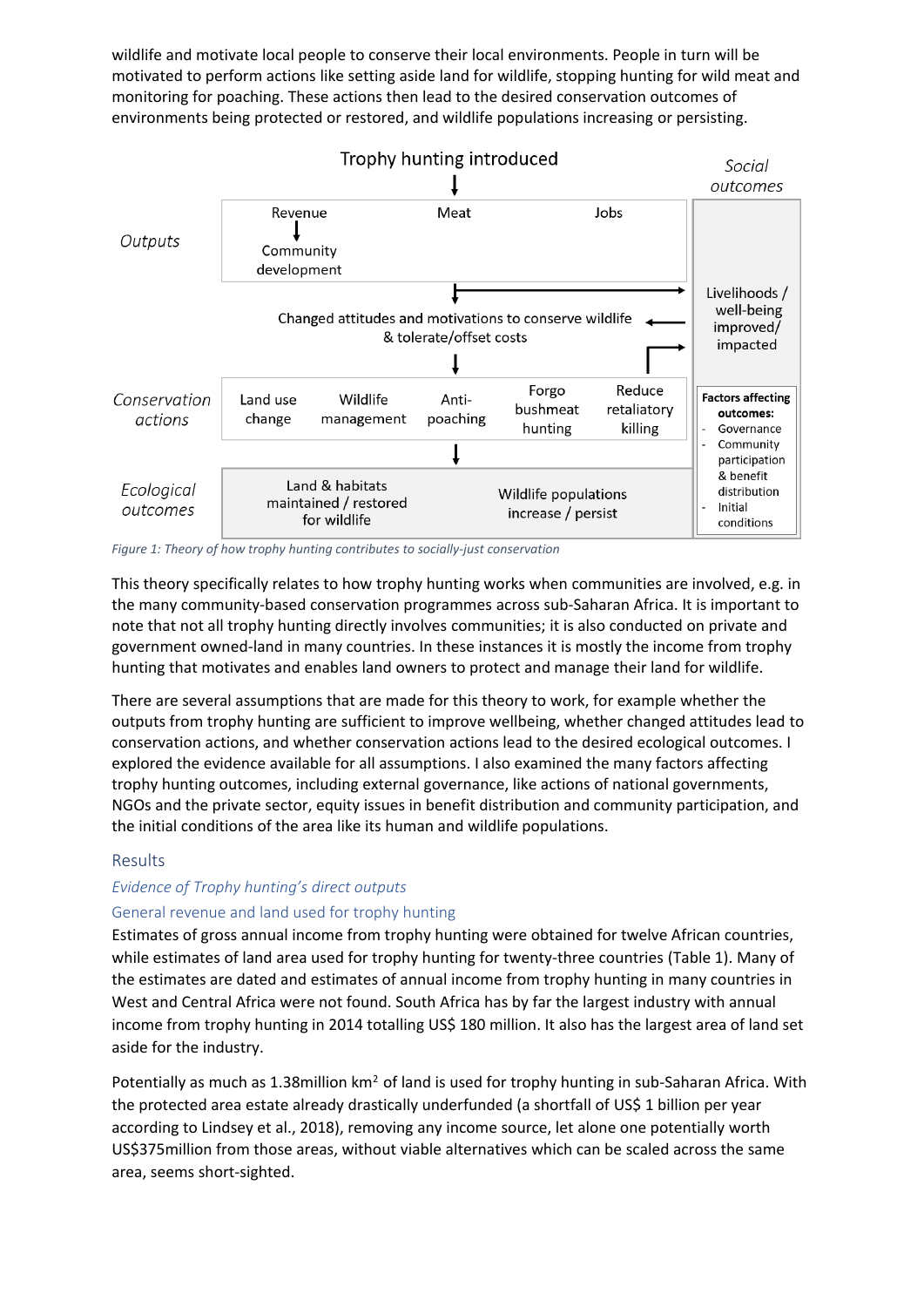<span id="page-3-0"></span>

| Country                                                                                                    |                     | Annual income (million US\$) |                                | Land area       |                          |  |
|------------------------------------------------------------------------------------------------------------|---------------------|------------------------------|--------------------------------|-----------------|--------------------------|--|
|                                                                                                            |                     | Gross                        | Year - Source                  | Km <sup>2</sup> | Source                   |  |
| Southern                                                                                                   | Botswana            | 40                           | $2008 - 3$                     | 133,451         | $\mathbf{1}$             |  |
|                                                                                                            | Eswatini            |                              |                                | 46              | $\mathbf{1}$             |  |
|                                                                                                            | Mozambique          | 5                            | $2008 - 3$                     | 82,250          | $\mathbf{1}$             |  |
|                                                                                                            | Namibia             | 44.8                         | $2007 - 1$                     | 162,033         | Roe et al. 2016          |  |
|                                                                                                            | South Africa        | 180.6                        | 2014 - Taylor et al. 2015      | 220,000         | van Hoven, 2015          |  |
|                                                                                                            | Zambia              | 16.2                         | 2012 - Lindsey et al. 2014     | 170,000         | Simasiku et al. 2008     |  |
|                                                                                                            | Zimbabwe            | 15.8                         | $2007 -$ <sup>3</sup>          | 64,945          | $\mathbf{1}$             |  |
| East                                                                                                       | Ethiopia            | 1.3                          | $7 - 1$                        | 9,600           | $\mathbf{1}$             |  |
|                                                                                                            | Tanzania            | 56.3                         | $2008 - 3$                     | 210,000         | Roe et al. 2016          |  |
| Central                                                                                                    | Cameroon            | 9.6                          | 2012 - Lescuyer et al.<br>2016 | 57,000          | Lescuyer et al. 2016     |  |
|                                                                                                            | CAR                 | 1.9                          | $2006 - 2$                     | 66,000          | $\overline{\mathbf{c}}$  |  |
|                                                                                                            | Chad                |                              |                                | 34,320          | $\mathbf{1}$             |  |
|                                                                                                            | Congo, Rep.         |                              |                                | $1,510*$        | Wilkie & Carpenter, 1999 |  |
|                                                                                                            | Congo, Dem. Rep.    |                              |                                | 90,362*         | $\mathbf{1}$             |  |
| West                                                                                                       | Benin               | 0.3                          | $2007 - 2$                     | 4,000           | $\mathbf{1}$             |  |
|                                                                                                            | <b>Burkina Faso</b> | 2.8                          | $2005 - 2$                     | 9,340           | $\overline{\mathbf{c}}$  |  |
|                                                                                                            | Gambia              |                              |                                | 600             | $\mathbf{1}$             |  |
|                                                                                                            | Ghana               |                              |                                | 1,137           | $\mathbf{1}$             |  |
|                                                                                                            | Guinea-Bissau       |                              |                                | 8,000           | $\mathbf{1}$             |  |
|                                                                                                            | Mali                |                              |                                | 15,280          | $\overline{\mathbf{c}}$  |  |
|                                                                                                            | Niger               |                              |                                | 9,169           | $\mathbf{1}$             |  |
|                                                                                                            | Senegal             |                              |                                | 24,344          | $\mathbf{1}$             |  |
| Mauritania                                                                                                 |                     |                              |                                | 6,000           | $\mathbf{1}$             |  |
| Total                                                                                                      |                     | 375.4million                 |                                | 1,379,387       |                          |  |
| Common sources: <sup>1</sup> Lindsey et al. (2007), <sup>2</sup> IUCN/PACO, 2009, <sup>3</sup> Booth, 2010 |                     |                              |                                |                 |                          |  |

\* State of industry questioned in IUCN/PACO (2009)

*trophy hunting exports from 1990-2019.*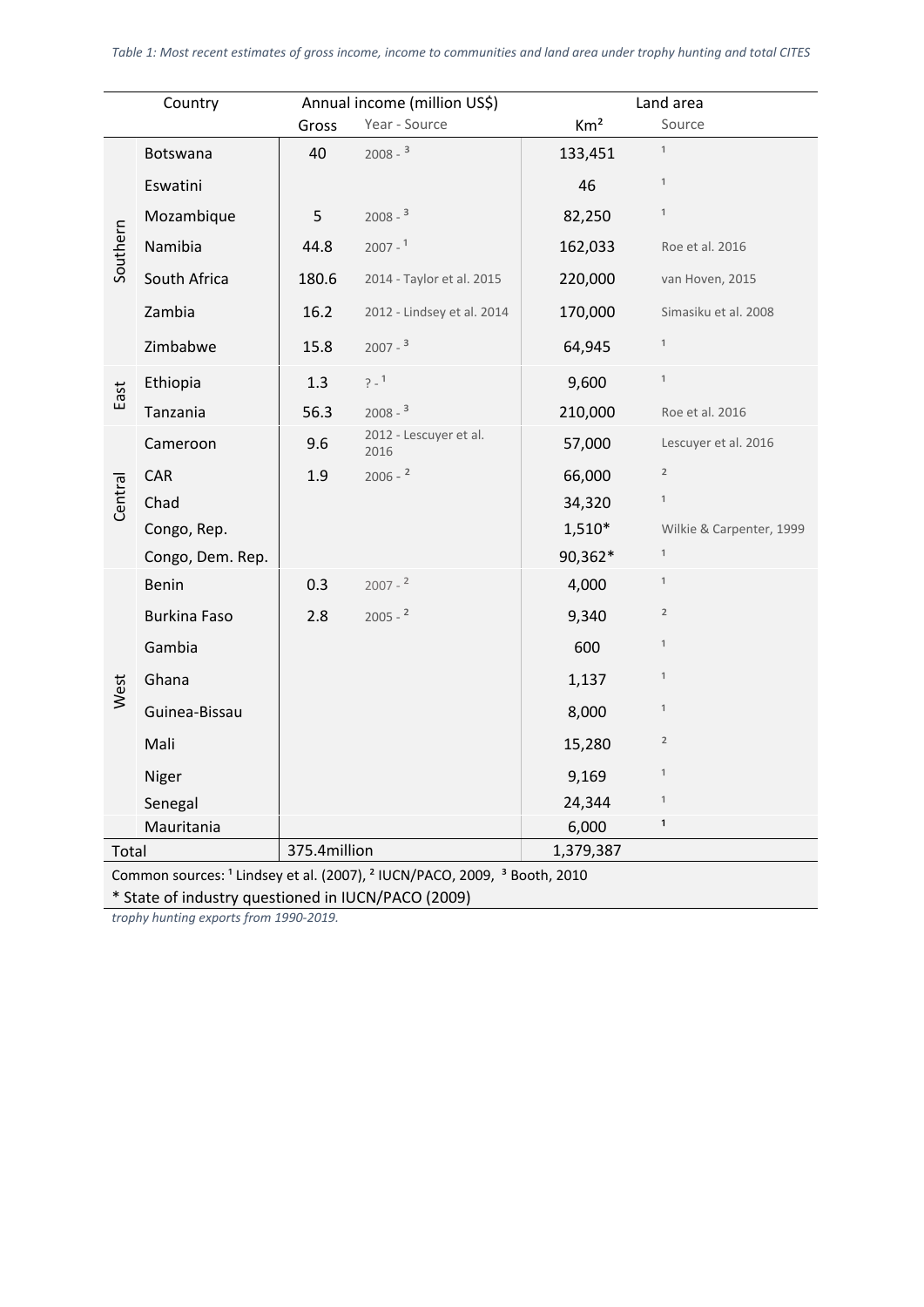### Community income

Twenty-one studies reported that trophy hunting generated money for communities; thirteen reported amounts [\(Table](#page-4-0) [2\)](#page-4-0). In some areas, income was quite substantial, e.g. Botswana and Namibia, but in others, revenue was quite limited. In Debub Omo revenue-sharing scheme in Ethiopia, income reaching the programme was so limited, communities received funds on rotation or it would be too little do anything with (Yitbarek et al., 2013). There was also substantial variation within countries. In Zambia for example, community resource boards earned US\$1.64 million in 2012, on average equalling about US\$ 456,000 per GMA. However, only half of them generated income from trophy hunting, while the rest earned nothing (Lindsey et al., 2014).

| Country                             | Location                                              | US\$/<br>Year    | Year      | Source                     |  |  |  |
|-------------------------------------|-------------------------------------------------------|------------------|-----------|----------------------------|--|--|--|
| <b>Botswana</b>                     | Sankuyo                                               | 226.4k           | 2000-2007 | Mbaiwa & Stronza (2010)    |  |  |  |
|                                     | Mababe                                                | 180.2k           | 2000-2007 | $\iota$                    |  |  |  |
|                                     | Khwai                                                 | 171k             | 2000-2007 | $\mathbf{u}$               |  |  |  |
|                                     | <b>OKMCT</b>                                          | 160k             | 1999-2003 | Mbaiwa (2004)              |  |  |  |
|                                     | Cgaecgae Tlhabololo                                   | 31.3k            | 1999-2003 | $\mathbf{u}$               |  |  |  |
|                                     | <b>OCT</b>                                            | 170k             | 1999-2004 | $\boldsymbol{\mathcal{U}}$ |  |  |  |
| Namibia                             | Nyae Nyae                                             | 100.6k           | 2000-2010 | Koot (2019)                |  |  |  |
|                                     | Bwabwata                                              | 173.7k           | 2006-2007 | $\mathcal{U}$              |  |  |  |
|                                     | Wuparo                                                | 56.8k*           | 2010-2008 | Kahler & Gore, 2015        |  |  |  |
| Zambia                              | Average of 36 Game<br><b>Management Areas</b>         | 45.6k            | 2012      | Lindsey et al. (2014)      |  |  |  |
| <b>CAR</b>                          | Average of 6 north eastern<br>community hunting areas | 28.3k            | 2003      | Bouché et al. 2010         |  |  |  |
| Tanzania                            | Simanjiro District Council                            | 20.7k            | 2005-2008 | Snyder & Sulle (2011)      |  |  |  |
| Zimbabwe                            | Chibwedziva                                           | 20.7k            | 2000-2010 | Gandiwa et al. (2013)      |  |  |  |
|                                     | Chizvirizvi                                           | 4.8k             | 2004-2010 | $\boldsymbol{u}$           |  |  |  |
|                                     | Mahenye                                               | 28.3k            | 2002-2010 | $\boldsymbol{u}$           |  |  |  |
|                                     | Mtandahwe                                             | 4.4k             | 2000-2010 | $\boldsymbol{u}$           |  |  |  |
| Cameroon                            | North province                                        | 29.2k            | 2008      | Yasuda et al. (2011)       |  |  |  |
|                                     | Bénoué NP Community<br>commission for 6 villages      | 1.9k             | 2007      | $\mathbf{u}$               |  |  |  |
| Mozambique                          | Coutada 9                                             | 11.6k            | 2009      | Lindsey et al. (2011)      |  |  |  |
| Ethiopia                            | Murulle CHA villages                                  | 2k               | 2007-2011 | Yitbarek et al. (2013)     |  |  |  |
|                                     | Wolishet Sala CHA villages                            | 863              | 2007-2009 | $\mathcal{U}$              |  |  |  |
| Income to national CBNRM programmes |                                                       |                  |           |                            |  |  |  |
| <b>Botswana</b>                     |                                                       | 3.4 <sub>m</sub> | 2011/12   | <b>Mbaiwa</b> (2017)       |  |  |  |
| Namibia                             |                                                       | 3.5 <sub>m</sub> | 2013      | Naidoo et al. (2016)       |  |  |  |

<span id="page-4-0"></span>*Table 2: Annual average income to villages or communities, community organisations, and national CBNRM programmes* from trophy hunting and their sources (area). When reported in local currencies, amounts were converted using the World *Bank Official Exchange Rate [https://data.worldbank.org/indicator/PA.NUS.FCRF.](https://data.worldbank.org/indicator/PA.NUS.FCRF) k= thousand, m = million.*

A handful of studies reported that trophy hunting income went to cash dividends to all community members (e.g. Bandyopadhyay et al., 2004, Mbaiwa and Stronza, 2010), but few areas seem to do this. More studies reported low or no returns from trophy hunting at the household level (e.g. Snyder and Sulle, 2011, Yasuda, 2012), particularly in comparison to other livelihood activities, like agriculture (Poshiwa et al., 2013).

As income from trophy hunting is often too little to make meaningful contributions for households, it is invested in community development. Fifteen studies reported trophy hunting revenue being used to fund some form of community infrastructure or support: e.g. building schools, clinics and other useful infrastructure, providing water facilities, buying vehicles or helping with transport, funding community projects and enterprises, scholarships and other social support.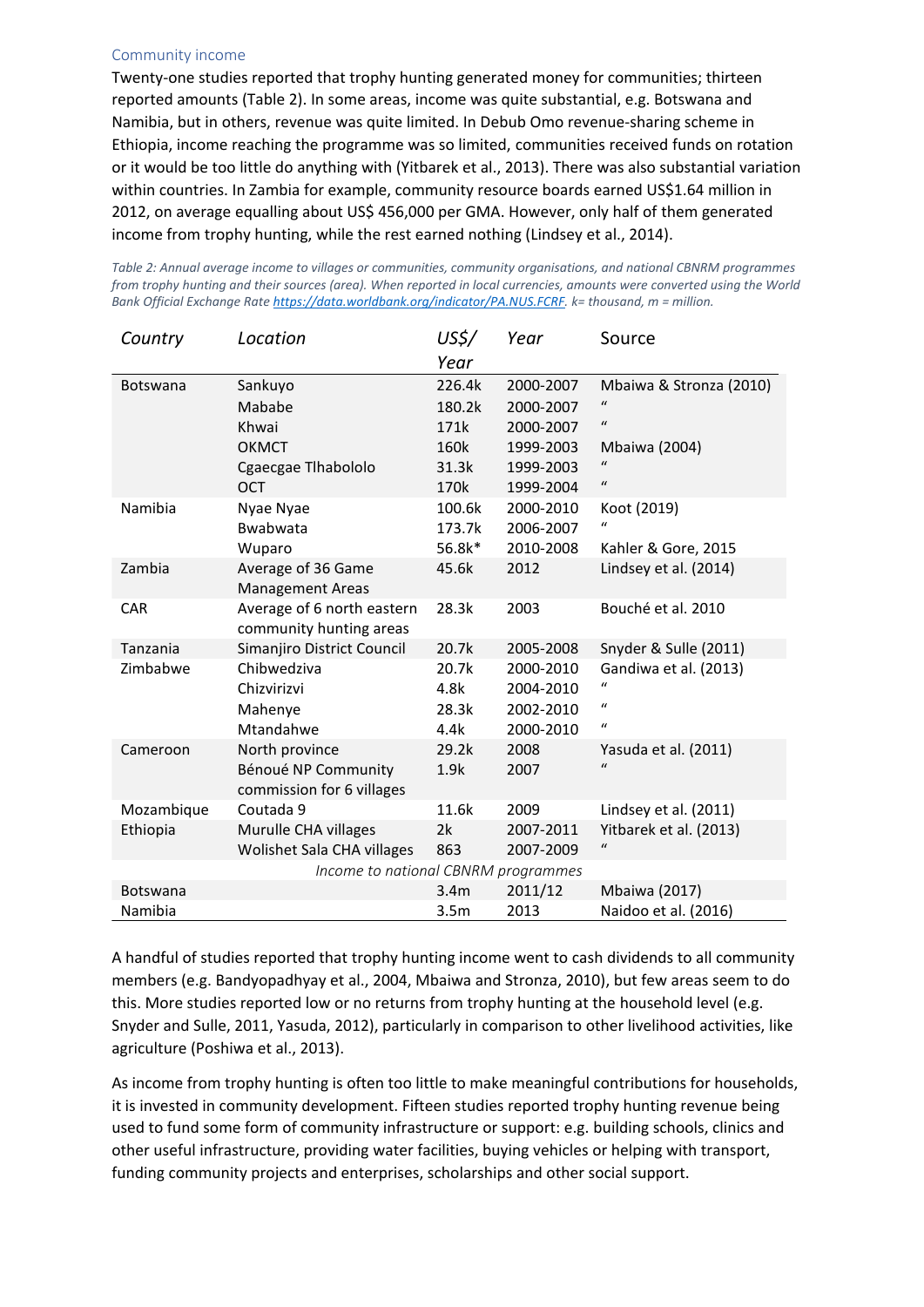#### Meat

Meat from trophy hunting is broadly reported as a benefit of the sport, especially in Southern Africa. Studies suggested it is an important benefit and one that is clearly linked to trophy hunting in the local community (Mbaiwa, 2004, Angula et al., 2018). It can be particularly important in areas which do not otherwise have legal and convenient access to fresh meat (Mbaiwa, 2004). It is also mostly distributed in winter, the peak hunting season, when people are most likely to be food insecure (White and Belant, 2015). Amounts distributed to communities can be substantial (Naidoo et al., 2016, Mbaiwa, 2017), but they depend on an area's wildlife abundance and the local human population. For example, rural communities in Zambia's GMAs with more abundant wildlife received over 6 tonnes of meat each year, while those in depleted areas receive less than 1 ton (White and Belant, 2015). Meanwhile, in the five years prior to the 2014 hunting moratorium in Sankuyo, Botswana, approximately 154 tonnes of meat from elephants alone went to the community of roughly 370 people each year (Mbaiwa, 2017).

#### Employment

Seventeen studies reported the jobs created by trophy hunting in rural communities where typically few other income-generating opportunities exist. In some areas, jobs may reach substantial proportions of the local populations (e.g. Mbaiwa and Stronza, 2010), while in others there might only be a marginal gain in the numbers employed (Mutandwa and Gadzirayi, 2007). However, employment is often one most important sources of income of trophy hunting (e.g. Zafra-Calvo and Moreno-Peñaranda, 2018), so even small gains should not be discounted. In northern Cameroon around Benoué National Park for example, US\$60,000 was paid in wages in 2000 for local labour, while community payments were only US\$3000 (Mayaka, 2002). However, jobs vary in quality. Most trophy hunting is seasonal, so the majority of jobs it creates are only for part of the year. People doing jobs like tracking and skinning work for the whole hunting season and can earn substantial amounts, but others who are employed short-term and casually earn less (White and Belant, 2015). In a Cameroon village, 40% of men of working age were employed by the hunting operator in some form; 7% received wages that contributed substantially to household's annual income (Yasuda, 2012).

## *Evidence for further outcomes and assumptions*

While trophy hunting clearly does generate varying amounts of income, meat and jobs for communities, it is less well evidenced whether these outputs in turn impact livelihoods and wellbeing, change people's attitudes towards wildlife, and motivate them to carry out conservation actions. It is also less well evidenced whether conservation actions lead to the desired ecological outcomes of land and habitats being maintained or restored for wildlife and how non-target wildlife species are impacted by trophy hunting. Overall there were few studies assessing either social or ecological outcomes which used study designs which were able to attribute the cause of change to trophy hunting, e.g. by using counterfactuals or accounting for confounding factors.

## Livelihoods and wellbeing

Three studies explored the impacts of community based natural resource management (CBNRM) programmes which conducted trophy hunting, on household economic welfare in Namibia and Zambia using rigorous comparative study designs. They found that household income improved as a result of the projects, but that effects were not always evenly distributed (Bandyopadhyay et al., 2004, Bandyopadhyay and Tembo, 2010, Richardson et al., 2012). In Zambia, households in Game Management Areas with abundant wildlife saw significant welfare gains, while those in areas with less wildlife showed no significant improvement (Richardson et al., 2012). Further, improvements were not always evenly achieved within communities. In Zambia welfare gains mostly accrued to those relatively well-off in communities (Bandyopadhyay and Tembo, 2010, Richardson et al., 2012), but in a sample of Namibia's communal conservancies, gains were poverty neutral in one region and pro-poor in another (Bandyopadhyay et al., 2004). In other areas however, for example in Tanzania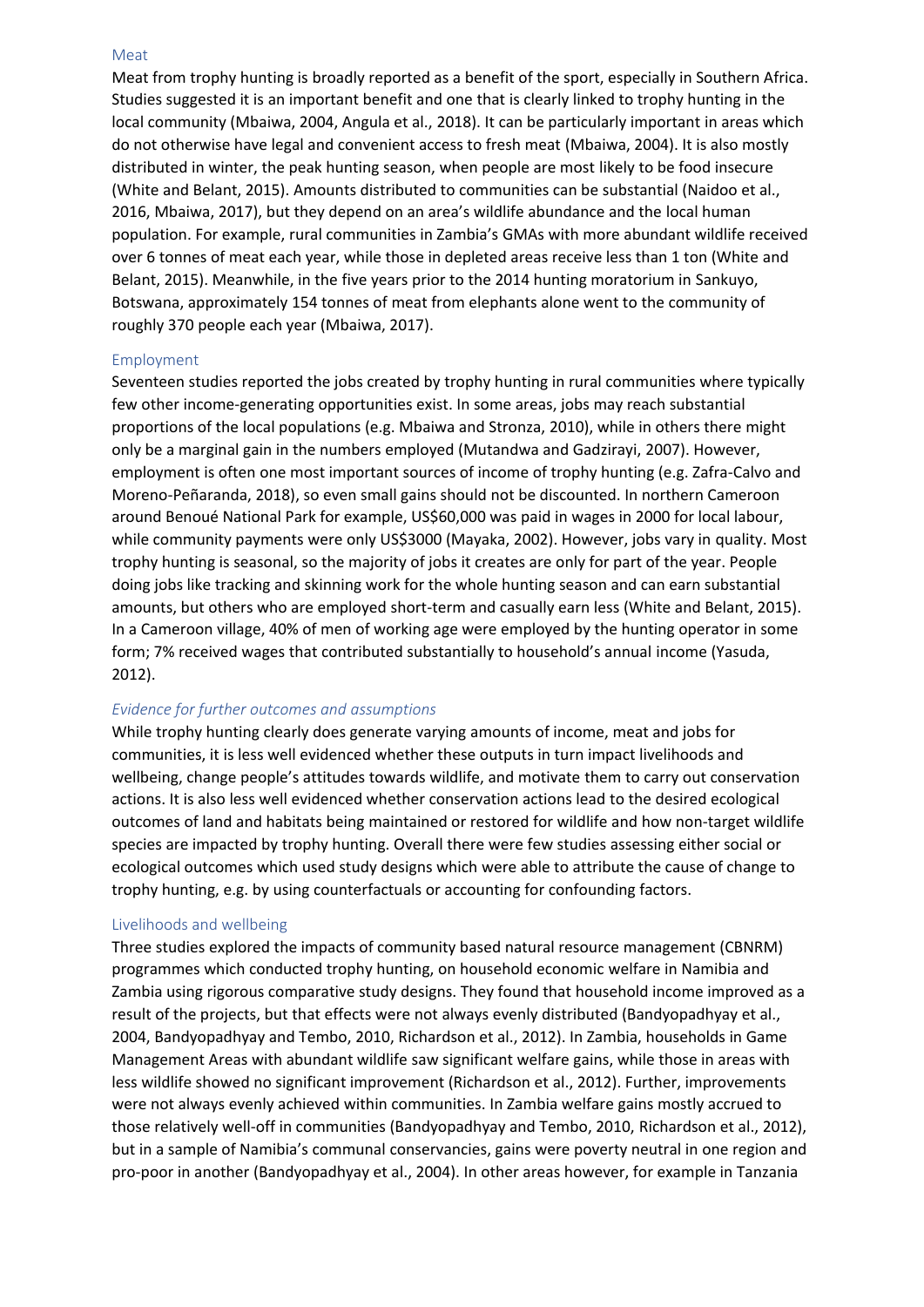and Mozambique, trophy hunting appears to have minimal impacts on economic wellbeing or welfare (Kangalawe and Noe, 2012, Suich, 2013).

In Sankuyo village Botswana, a study found that 93.5% of households surveyed felt that their livelihoods had improved and diversified since 1996 when the trophy hunting based CBNRM programme began, i.e. improved subjective wellbeing (Mbaiwa, 2004, Mbaiwa and Stronza, 2010). Studies have also found the CBNRM programmes have led to improvements in other well-being domains such as social relations, governance, security, and cultural and spirituality (See McKinnon et al., 2016 for definitions). These included community empowerment, enhanced social capital and connectivity, establishments of new actor networks and local institutions, retaining youth in rural areas, development of skills, and improved relationships with government and the private sector (Mbaiwa and Stronza, 2010, Wright, 2016). There was also improved land access and improved social security through job creation (Mbaiwa, 2004). Störmer et al. (2019) meanwhile found that the majority of people in surveyed Namibian conservancies were happy and proud of having wildlife in their land again. They were pleased wildlife was being preserved for future generations and thought it played a cultural role as part of people's tradition and heritage (Bollig and Olwage, 2016). Some people also drew artistic and spiritual inspiration from wildlife while others thought they played important roles in the overall ecosystem (Störmer et al., 2019). These intangible benefits seem underemphasised in studies on trophy hunting's impacts, yet they may be important in people's views about conservation and warrant further exploration.

There were also costs associated with trophy hunting which can negatively affect livelihoods and well-being, though many of these apply to all wildlife-based land uses, including photographic tourism enterprises and other conservation efforts such as protected areas. Twenty-seven studies reported negative outcomes across nine countries. Fifteen studies reported wildlife costs such as livestock loss, crop damage, or disease risks to cattle. Where quantified, levels ranged from 50%-92% of respondents reporting some form of wildlife-related damage (Bandyopadhyay et al., 2004, Granados and Weladji, 2012, Suich, 2013). Sometimes these costs were outweighed, at least theoretically, by income from trophy hunting, e.g. in Tanzania (Zafra-Calvo and Moreno-Peñaranda, 2018), but in other areas, e.g. in Mozambique, income from trophy-hunting was insufficient to compensate for the economic costs of livestock losses at the household level (Jorge et al., 2013, Zafra-Calvo and Moreno-Peñaranda, 2018). Sogbohossou et al. (2011) meanwhile, found that trophy hunting might even be exacerbating levels of livestock depredation in the Pendjari Biosphere reserve complex in Benin.

Nine studies reported issues of restrictions on resource use and access (e.g. Hausser et al., 2009, Snijders, 2012), evictions (e.g. Igoe and Croucher, 2007, Yasuda, 2012), and the loss of autonomy, responsibility and rights over land (E.g. Kangalawe and Noe, 2012, Bamford et al., 2014). These are unfortunately common across all forms of wildlife conservation efforts (Brockington and Igoe, 2006), and not only an impact of trophy hunting. Indeed, in many of the areas with CBNRM projects with trophy hunting, restrictions on community lives are considerably less than other forms of protected areas.

Conflicts related to trophy hunting were also reported, particularly in Tanzania. Much of the conflict relates to access rights and land use, e.g. for cattle grazing, local hunting, ecotourism, and natural resource use, with conflict being between locals and the hunting operators or the Wildlife Division anti-poaching units (e.g. Hausser et al., 2009, Sachedina and Nelson, 2010). Conflict was also caused by corruption (Wright, 2016). A further six studies reported problems with power dynamics and unequal relations between hunting operators, NGOs and communities (Snyder and Sulle, 2011, Koot, 2019), game farm owners and their labourers in South Africa (Snijders, 2012, Brandt and Spierenburg, 2014), and relations within and between communities and local government (Dube, 2019, Kangalawe and Noe, 2012). It is important to reiterate, many of these issues are associated with all wildlife based land uses and not just trophy hunting, suggesting that changing international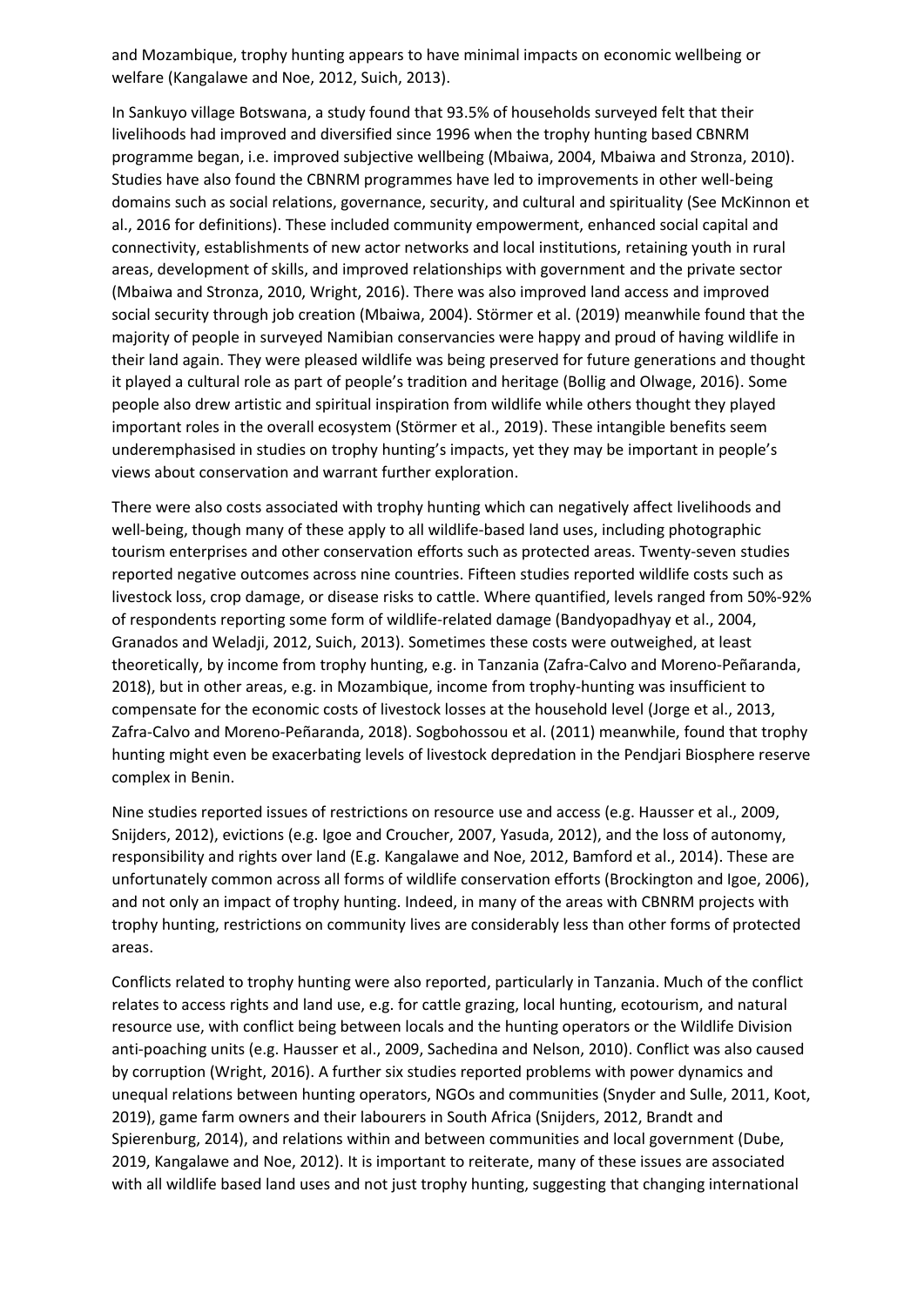restrictions on trophy hunting will do little to improve these issues. Indeed, the unequal power dynamics involved in the UK restricting the viability of trophy hunting in other countries and essentially dictating the terms under which they can operate, further suppresses the voices and views of local communities who would be most impacted by such decisions.

### Attitudes towards wildlife and conservation

Six studies found improved or positive attitudes towards wildlife and conservation as a result of the various trophy hunting-based CBNRM programmes in Botswana, Namibia and Zimbabwe (e.g. Mbaiwa, 2005, Angula et al., 2018), though other studies from Zimbabwe reported contrasting findings (Gandiwa et al., 2013, Dube, 2019). Störmer et al. (2019) found that two thirds of people in Namibia's conservancies had positive attitudes towards wildlife, with trophy hunting being more likely to improve attitudes because of meat distribution and the killing of dangerous damage causing animals. Other reasons behind positive attitudes were that wildlife could generate income and development opportunities (Rust and Marker, 2013, Kahler and Gore, 2015), and for aesthetic and cultural reasons (Bollig and Olwage, 2016). By contrast, most of the studies reporting on mixed, unchanged or worsened attitudes were the result of limited trophy hunting income to communities, uneven benefit distribution, and continuing wildlife costs (e.g. Bamford et al., 2014, Ochieng et al., 2017).

## Conservation actions due to trophy hunting

While a handful of studies showed that in some cases trophy hunting had improved people's attitudes towards wildlife, none went on to empirically explore whether this led to conservation actions. Overall, studies examining whether trophy hunting leads to conservation actions are relatively limited in both number and actions covered.

The most commonly reported conservation action from trophy hunting is increased funding, monitoring and enforcement for anti-poaching. Eight studies reported that trophy hunting increases or funds anti-poaching efforts and that this was helping wildlife populations (e.g. Croes et al., 2011, Lindsey et al., 2012, Atickem et al., 2011). Whether trophy hunting actually leads to reductions in poaching or wild meat hunting is less clear and poorly researched. Mutandwa and Gadzirayi (2007) reported that communities thought that the rate of poaching had declined and that the number of animals had increased due to Zimbabwe's CAMPFIRE. Mbaiwa (2005) also suggests that Botswana's CBNRM programme had led to reductions in poaching in the area. But other studies found that poaching and other illegal activities continued (Wilfred et al., 2019, Yasuda, 2011), largely due to negative views towards wildlife and minimal benefits from the trophy hunting and other wildlifebased enterprises (Dube, 2019). Despite these anecdotes, no studies actually empirically explored whether changed attitudes towards wildlife actually resulted in changes in levels of poaching and whether it was the communities hunting in the first place. Only one study, by Sachedina and Nelson (2010), assessed trophy hunting's impact on land use change in Tanzania and found no instances of communities setting aside land for wildlife conservation as a result of trophy hunting income. No studies explored whether benefits from trophy hunting affected levels of retaliatory killing.

#### Land and habitats maintained or restored

That trophy hunting helps protect natural land and habitats is one of the main arguments of how it contributes to conservation, yet there are few studies that empirically explore this; most just state the area of land used for trophy hunting. While ecosystems and habitats may well be conserved as a result of trophy hunting on private land, e.g. in South Africa (Cousins et al., 2008), there are suggestions this may not be the case when it comes to conservation on community land. In a study on livelihoods in the Kilombero Valley, Tanzania, Bamford et al. (2014) found that meat distribution to communities had stopped because the community had failed to meet their obligations to protect the community wildlife management area (WMA), suggesting the WMA was an insufficient mechanism to stop agricultural expansion into the area. Lindsey et al. (2014) found a similar situation with Zambia's Game Management Areas with the area of land used by humans continuing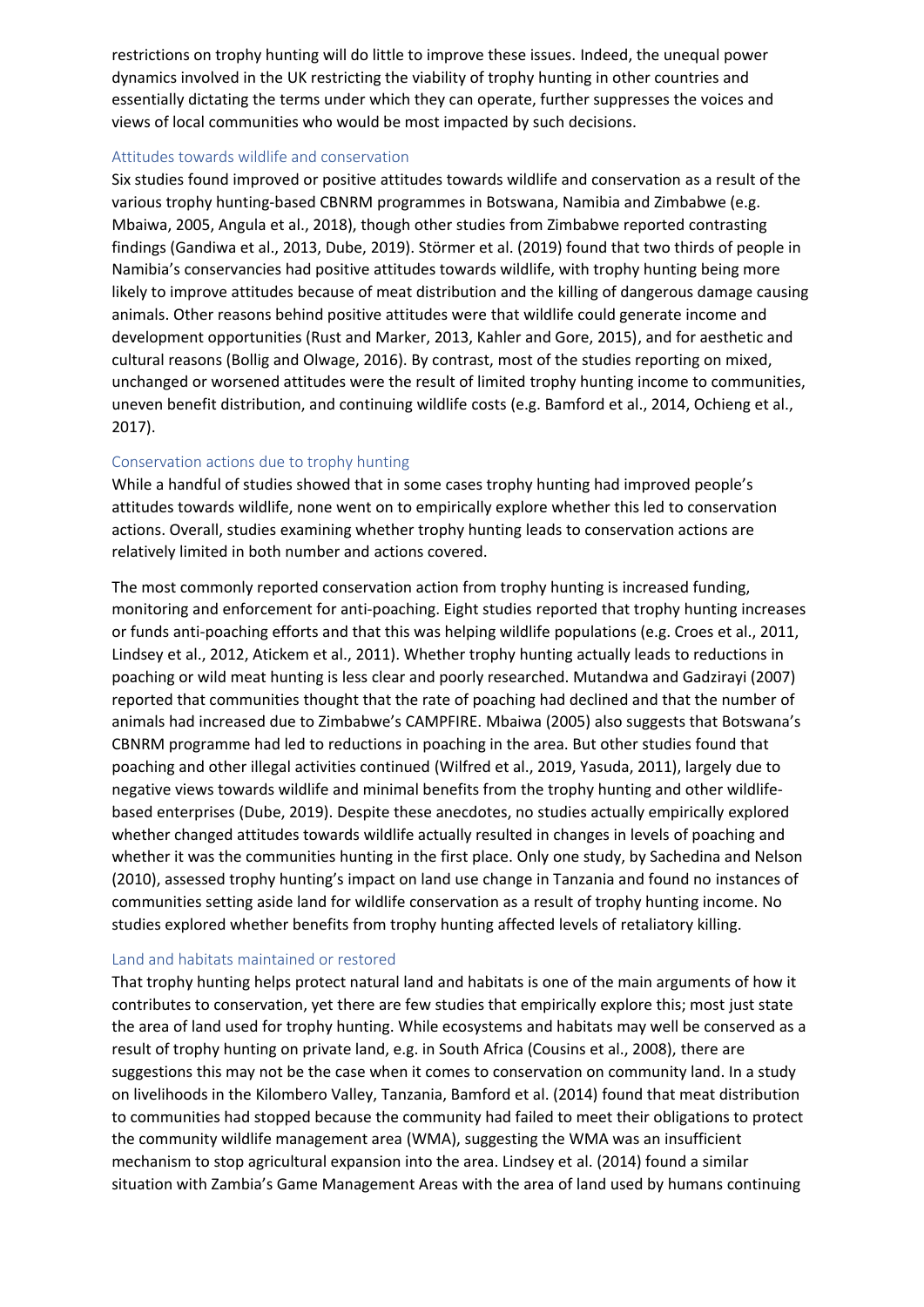to increase, while biomass of wildlife declined. Sachedina and Nelson (2010) meanwhile, found that no village land had been set aside for wildlife because of trophy hunting, while other initiatives, like community-led tourism and direct payment schemes for habitat conservation, had been effective in protecting areas of community land for wildlife.

One comparative study however, did find that trophy hunting was having a positive impact on habitats. Banda et al. (2006) assessed the role of different forms of protection on vegetation structure and composition in Tanzania. They found Game Controlled Areas, which allow trophy hunting but prevent human settlement, agriculture and grazing, had the highest mean stem density and density of larger trees, significantly higher tree basal area and species richness, and more unique species than the National Park which does not allow hunting. It also outperformed a forest reserve and an area which allowed human settlement in most of these measures. They concluded that a combination of protection strategies, including trophy hunting, was likely needed to conserve the greatest tree diversity.

## Wildlife populations increasing or persisting

Twenty-two studies reported wildlife population or density trends ([Figure](#page-8-0) [2\)](#page-8-0). More studies (8) reported stable, slightly higher densities or increasing trends in trophy hunting areas, than studies which reported declines or lower densities (6). Four studies reported mixed results, highlighting that species and areas are unlikely to be impacted uniformly by trophy hunting (Packer et al., 2011). What is encouraging, are reports of increasing populations after moratoria and/or quota reductions, which shows populations can recover from over-hunting when it does occur and that hunting at sustainable levels does not reverse these trends (Loveridge et al., 2016). Trophy hunting can also incentivise reintroductions (Bollig and Olwage, 2016, Lindsey and Bento, 2012).



<span id="page-8-0"></span>*Figure 2: Direction of trends in wildlife density and abundance impacts of trophy hunting*

An additional eight studies reported trophy quality and/or harvest trends ([Figure](#page-9-0) [3\)](#page-9-0). Both measures are considered reasonable substitute measures for trends in hunted populations, because hunting companies put large effort into finding quality trophies, so changes in the underlying populations are assumed to be reflected in the numbers of animals hunted and trophy quality (Muposhi et al., 2016a, Brink et al., 2016). Here too the sample size was small, and outcomes were varied across species and countries. Of note, Brink et al. (2016) found that harvest rates in Selous Game Reserve in Tanzania were stable and more likely to be sustainable in hunting blocks with long-term (10-15 year) leases, while offtakes in shorter-term leases were almost double the recommended level and declining.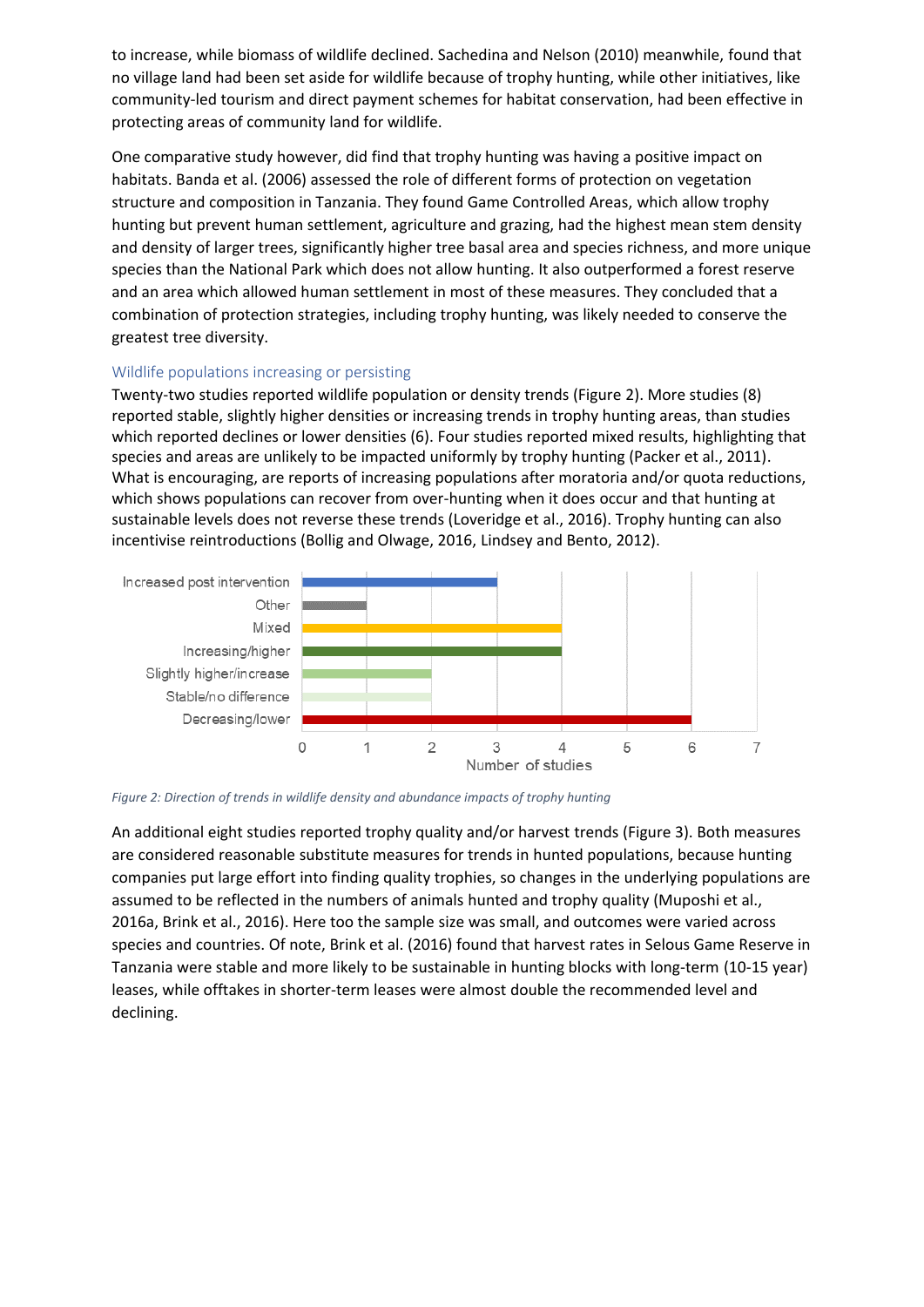

<span id="page-9-0"></span>*Figure 3: Number of studies by species reporting trends in trophy quality and/or harvest rates*

An important consideration in interpreting these and other results on trophy hunting, is that none of the study designs accounted for confounding factors, which makes it impossible to definitively say trophy hunting was the cause. Indeed, several studies specifically mentioned that declining trends were more likely to be caused by factors other than trophy hunting – such as illegal wild meat hunting (Bouché et al., 2010, Caro, 2008), retaliatory killing (Williams et al., 2017) and habitat availability/preference in hunting and non-hunting areas (Waltert et al., 2009).

No studies examined population trends in non-hunted species, so the impact that trophy hunting can have on broader wildlife species is difficult to determine. Lindsey et al. (2014) did find that private hunting areas in Zambia had higher large mammal diversity than National Parks, suggesting it can enhance diversity in some cases. Community Game Management Areas in the country however, had substantially lower diversity, suggesting this positive outcome did not extend to trophy hunting on communal land.

There seemed to be no consistent findings across various population dynamics and behaviours studied [\(Figure](#page-9-1) [4](#page-9-1)), and whether these in turn affect population trends is unclear. An equal number of studies reported negative impacts of trophy hunting, e.g. skew sex ratios (e.g. Loveridge et al., 2007, Becker et al., 2013), increased mortality (Loveridge et al., 2017, Brandlová et al., 2018), changes in flight response (e.g. Ndiweni et al., 2015, Muposhi et al., 2016b), and changed habitat use, and mixed outcomes, where some aspects measured were negatively impacted, while others remained unchanged. Particularly for the studies assessing wildlife behaviour, like flight response, home range and group size, and habitat use, no studies went on to assess whether these impacted population trends or had long term detrimental effects on wildlife populations. Two studies also cautioned the interpretation that trophy hunting was the sole cause of these changes and suggested a combination of factors, particularly other sources of mortality, were likely to be affecting populations (Balme et al., 2009, Becker et al., 2013).



<span id="page-9-1"></span>Figure 4: Number of studies reporting outcomes of trophy hunting on various wildlife behaviours and population dynamics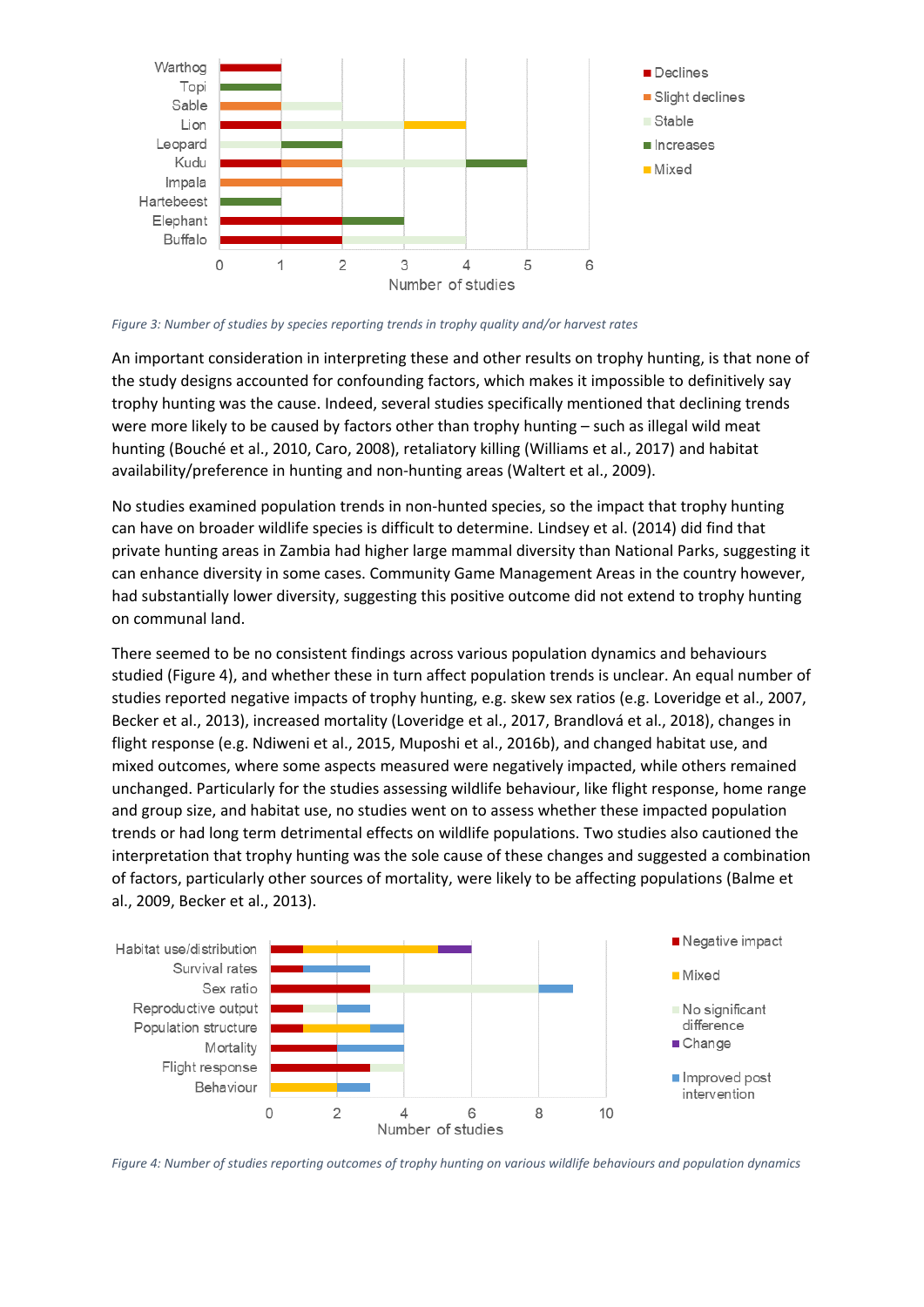## *Factors affecting trophy hunting outcomes*

Trophy hunting outcomes are clearly context specific. This is demonstrated not only by the mixed outcomes reported across and within countries, but also by the number of studies which reported on factors affecting both social and ecological outcomes. Eighty percent of studies in the review reported at least one factor that affected trophy hunting outcomes. Issues relating to national governments were most commonly reported ([Figure](#page-10-0) [5\)](#page-10-0), followed by issues of equity: benefit distribution and community participation ([Figure](#page-12-0) [6\)](#page-12-0).



<span id="page-10-0"></span>*Figure 5: External governance and support influences on trophy hunting outcomes*

#### Governments' impacts on trophy hunting

Forty-four studies reported that trophy hunting outcomes were affected by government policies and practices ([Figure](#page-10-0) [5\)](#page-10-0). Factors that supported positive outcomes from trophy hunting included governments setting conservative quotas, stakeholder engagement in quota setting (e.g. Naidoo et al., 2016), and putting in place and enforcing regulatory policies that manage hunting offtake, such as introducing age limits (e.g. Bouché et al., 2016, Begg et al., 2018), or instigating short-term moratoria (e.g. Loveridge et al., 2016, Mweetwa et al., 2018). Such actions help to ensure that trophy hunting is not harmful to wildlife populations and allows declining populations to recover should they need to. Policies which transfer wildlife use rights and management to communities, such as the CBNRM legislation in Namibia (e.g. Bollig and Olwage, 2016, Störmer et al., 2019) are also linked to positive hunting outcomes, along with long-term leases for hunting operators which encourage environmental stewardship (White and Belant, 2015). Encouraging the uptake of these enabling policies and practices would likely improve outcomes from trophy hunting.

Many studies however, reported factors relating to national governments that restricted positive trophy hunting outcomes. Many of these related to excessive quotas, poor wildlife regulations, weak devolution of rights to communities, and governments keeping large amounts of trophy hunting income rather than directing it to local communities. Issues with quotas included quotas being set too high, not being evidence-based, and allowing females and sub-adults to be hunted (e.g. Loveridge et al., 2007, Croes et al., 2011, Sogbohossou et al., 2014). Problems arose when there was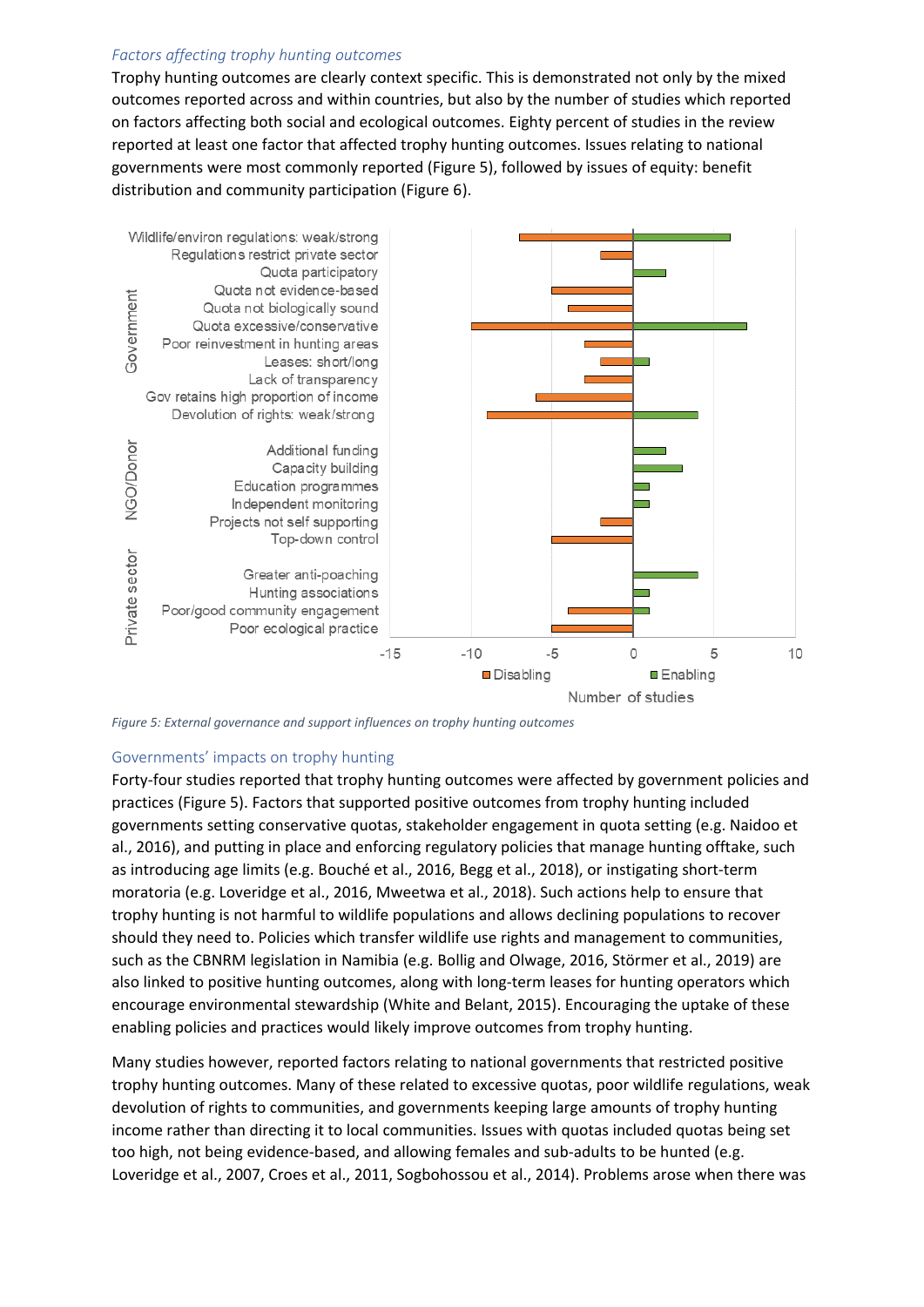no systematic monitoring of wildlife populations or proxies (Mweetwa et al., 2018), when quotas did not account for other sources of mortality, e.g. illegal killing (Williams et al., 2017) and when transboundary populations quotas were set independently for individual countries without consideration for the whole system-scale population (Selier et al., 2014).

Perverse and weak regulations also restrict outcomes. Regulations which penalise companies for using less than a minimum amount of their quota (e.g. at least 40% in Tanzania) can promote harvesting of immature individuals, particularly if quotas are set too high (Brink et al., 2016, White and Belant, 2015). Imposing fixed-quotas where operators are forced to pay animal licence fees before hunting also forces operators to harvest wildlife regardless of sustainability (Lindsey et al., 2014, Muposhi et al., 2016a). Meanwhile, regulations designed to enhance sustainability, such as age limits, are often poorly enforced (e.g. Sogbohossou et al., 2014, Becker et al., 2013), while systems which encourage good performance by hunting operators are lacking (Lindsey et al., 2014). Private sector development is also hampered in various ways, for example lengthy administrative permit processes, ownership restrictions on big game, and short-term leases which discourage investment in depleted hunting blocks as wildlife populations could not recover sufficiently over such time periods for those areas to be considered profitable (Lindsey et al., 2013, Lindsey et al., 2014). Short-term leases can drive over-hunting (Brink et al., 2016).

Outcomes tend to be worse when governments' are over-reliant on hunting income as this increases risks of setting unsustainable quotas to bring in more revenue (Brink et al., 2016, Lindsey et al., 2014, White and Belant, 2015) and reduces the likelihood of meaningful devolution to communities. Insufficient funds being returned to communities (e.g. Kangalawe and Noe, 2012, Yasuda, 2011), weak legislation entrusting wildlife use and management rights to communities (e.g. Mbaiwa, 2005, Wright, 2016), and overly complicated devolution processes where many decisions remained in government control (e.g. Igoe and Croucher, 2007) have all been criticised for hampering social outcomes of trophy hunting. There are also issues of a lack of transparency and corruption in processes (Bandyopadhyay and Tembo, 2010, Wright, 2016), and poor reinvestment into hunting areas (Lindsey et al., 2014, Yitbarek et al., 2013) or community capacity building (Mbaiwa, 2004).

#### NGO/donor

NGOs and donors more often had positive effects on trophy hunting outcomes, but this was not always the case ([Figure](#page-10-0) [5\)](#page-10-0). NGO provisions of additional funding (Bouché et al., 2010, Henschel et al., 2016), community capacity building (e.g. Mbaiwa, 2005, Suich, 2013), and education programmes (Granados and Weladji, 2012) were all found to improve trophy hunting outcomes. NGOs can also facilitate improved stakeholder collaboration and hunting practice, and act as an independent auditors (Begg et al., 2018). However, their involvement was also criticised for being top-down: driving decisions and policies which governments are not fully committed to, communities are not meaningfully involved in, and where the institutions created are complex, weak and reliant on donor funding and input (e.g. Igoe and Croucher, 2007, Hausser et al., 2009, Dube, 2019). An over-reliance on donor funding can also lead to projects collapsing or weakening once that funding is removed (e.g. Mbaiwa, 2004, Suich, 2013).

## Private sector

The private sector can also have different impacts on hunting outcomes [\(Figure](#page-10-0) [5](#page-10-0)). The private sector's involvement and investment into anti-poaching monitoring and enforcement is commonly reported to improve ecological outcomes with private companies often being better equipped than national parks (e.g. Croes et al., 2011, Scholte et al., 2017). Some companies also help develop infrastructure in the area more generally (Brink et al., 2016). Importantly, hunting associations can play a positive role by regulating practice in the sector, including by increasing the minimum safari length and package price to increase income generated (Bouché et al., 2016). However, several studies also highlight harmful ecological practices of the private sector, such as hunting in prohibited areas around national parks (Jeke et al., 2019), luring animals outside parks (Loveridge et al., 2007),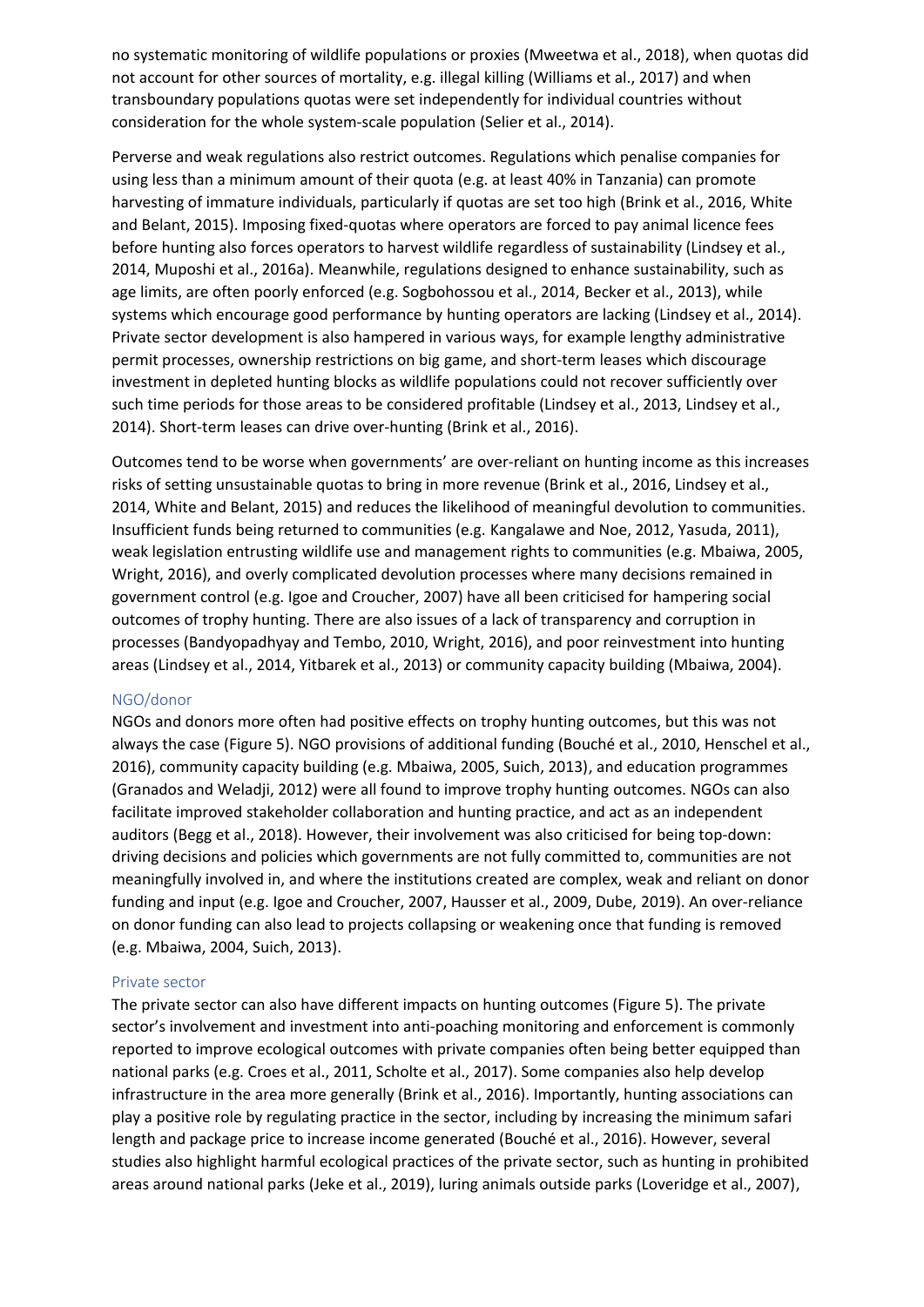and targeting under-sized trophies to fill quotas (Wilfred, 2012). There are also issues on private game farms of game fences preventing migration and increasing risks of overstocking, and intolerance towards predators (Lindsey et al., 2013). Bamford et al. (2014) and Sachedina and Nelson (2010) also raised issues around community engagement, including private operators not negotiating land use with communities and not recognising community rights. However, it is important to note that hunting operators/companies vary, and so do their impacts on hunting outcomes. In Namibia in the Nyae Nyae conservancy for example, the community complained about one of the hunting operators because of poor working conditions and community engagement, the second operator meanwhile was well liked by the community, sought advice on how to improve their relationship, and treated local workers well (Koot, 2019).

## Community participation



<span id="page-12-0"></span>*Figure 6 Community participation and benefit distribution factors affecting trophy hunting outcomes*

Twenty studies discussed the extent of community participation in natural resource management and decision making in relation to trophy hunting outcomes [\(Figure](#page-12-0) [6](#page-12-0)). When communities were involved in monitoring, managing, making-decisions about, and benefiting-from their natural resources and land, social and ecological trophy hunting outcomes were more positive (e.g. Naidoo et al., 2016, Bouché et al., 2016, Richardson et al., 2012). Extensive devolution of use rights and management responsibility in Namibia for example, has enabled communities to manage their wildlife and other natural resources, zone their land for different uses, and benefit from hunting and other tourism developments, leading to many examples of positive outcomes for communities and wildlife (e.g. Bandyopadhyay et al., 2004, Bollig and Olwage, 2016). Participation in decision-making and wildlife management can lead also lead to improvements in human-wildlife conflict, and can help resolve conflicts over land and resource use (Hausser et al., 2009, Wright, 2016). Negligible community participation in decision-making and wildlife management by contrast was linked to limited benefits to communities from trophy hunting (e.g. Mutandwa and Gadzirayi, 2007, Kangalawe and Noe, 2012, Yitbarek et al., 2013), and, in some cases, conflicts (Sachedina and Nelson, 2010).

Equitable participation was also mentioned as an issue affecting trophy hunting outcomes and community conservation programmes in general, not just those that engage in trophy hunting. Uneven participation is unfortunately common and in some cases can lead to conflicts. Decisionmaking and community organisations can be hard to access by marginalised groups, e.g. women or ethnic minorities (Mutandwa and Gadzirayi, 2007), or open to corruption and power abuse by traditional authorities or more prosperous community members (e.g. Bandyopadhyay and Tembo, 2010, Lindsey et al., 2014, Dube, 2019). A lack of community capacity, in terms of entrepreneurial, legal, financial, and management skills, can also limit positive outcomes (e.g. Lindsey et al., 2014, Bollig and Olwage, 2016). It can constrain community involvement in the tourism sector, and can lead to misappropriation and mis-management of funds (Mbaiwa, 2004, Bandyopadhyay and Tembo, 2010). A lack of training, equipment, and funding for community game guards meanwhile can hamper how effective communities are in monitoring their land (Lindsey et al., 2014). Limited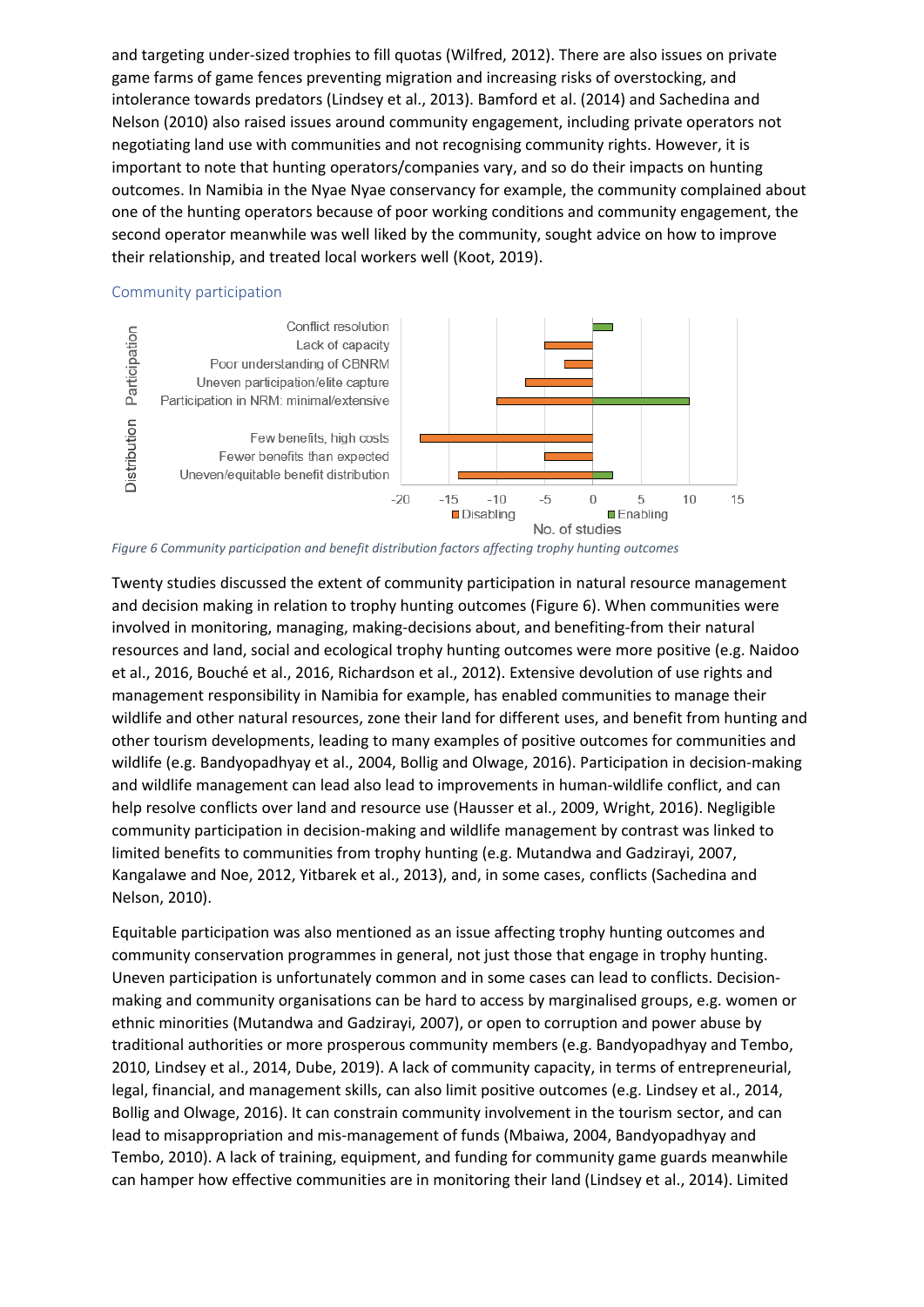and unequal knowledge of communities rights and entitlements within national legislation also hampers equal participation (Bandyopadhyay and Tembo, 2010, Snyder and Sulle, 2011), while a lack of transparency and formality of some revenue-sharing agreements can restrict community benefits from trophy hunting and other arrangements (e.g. Kangalawe and Noe, 2012).

## Benefit distribution

Issues around benefit distribution also affected trophy hunting outcomes and were reported in twenty-eight studies ([Figure](#page-12-0) [6\)](#page-12-0). The most widespread issue was that benefits from trophy hunting were few, rarely reached communities, and did not out-weigh the costs associated with living alongside wildlife and restrictions on livelihoods (e.g. Kangalawe and Noe, 2012, Suich, 2013, Lindsey et al., 2014). There seems to be a mis-match between the household level costs, and benefits from trophy hunting only reaching community, regional or national levels (e.g. Yasuda, 2012, Gandiwa et al., 2013). Uneven benefit distribution is also pervasive and was raised in most countries, with far fewer reports of equitable benefit sharing. Elite or political capture of benefits and limited access by marginalised and poorer groups within communities were reported in many countries (e.g.Bandyopadhyay and Tembo, 2010, Zafra-Calvo and Moreno-Peñaranda, 2018, Ochieng et al., 2017). Only in Namibia were benefits found to be shared reasonably evenly across households (Suich, 2013, Bandyopadhyay et al., 2004), and equitable distribution was not always the case (Kahler and Gore, 2015, Koot, 2019).

### **Conclusion**

Trophy hunting is clearly a complex endeavour, with many varied outcomes and factors affecting them. While there are places where trophy hunting does not seem to be improving people's lives or leading to better outcomes for biodiversity, trophy hunting is contributing to positive outcomes for people and wildlife in other areas. This alone warrants caution on broad-brush approaches and decisions related to the activity being implemented at larger scales. While reforms in some places are clearly needed to ensure more community involvement, greater benefits and improved hunting practice, blanket approaches, responding to a narrow set of negative outcomes, risk undermining efforts where trophy hunting is improving lives and contributing to biodiversity conservation. Caution therefore, seems prudent when making decisions that might restrict the viability of the activity, particularly given the current lack of viable alternatives to trophy hunting, and the many factors which would likely restrict benefits from other forms of wildlife based land use as much as they are restricting benefits from trophy hunting. Decisions like national or international hunting bans, or bans on trophy hunting imports from all countries, like the UK is considering, as opposed to measures which target specific species or instances where change is needed, might well do more harm than good (Dickman et al., 2019).

# 2) Preliminary results of case study: How are communities impacted by trophy hunting bans? Lessons from Botswana.

#### Introduction & methods

After decades of including trophy hunting in their conservation strategy, the Government of Botswana set a nation-wide hunting moratorium from 2014-2019. The five-year ban created a natural experiment for adding to the evidence base on the efficacy of trophy hunting as a conservation and rural development too. It also created an opportunity to understand what some of the consequences of hunting bans or other restrictions might be on the communities involved with the industry. The work below reports preliminary results of how communities in Botswana have been impacted by the trophy hunting moratorium. Results are from six months of ethnographic fieldwork conducted in two former-hunting villages in Botswana: one successfully converted to photographic tourism activities, the popular alternative to hunting, and one did not. Key impacts in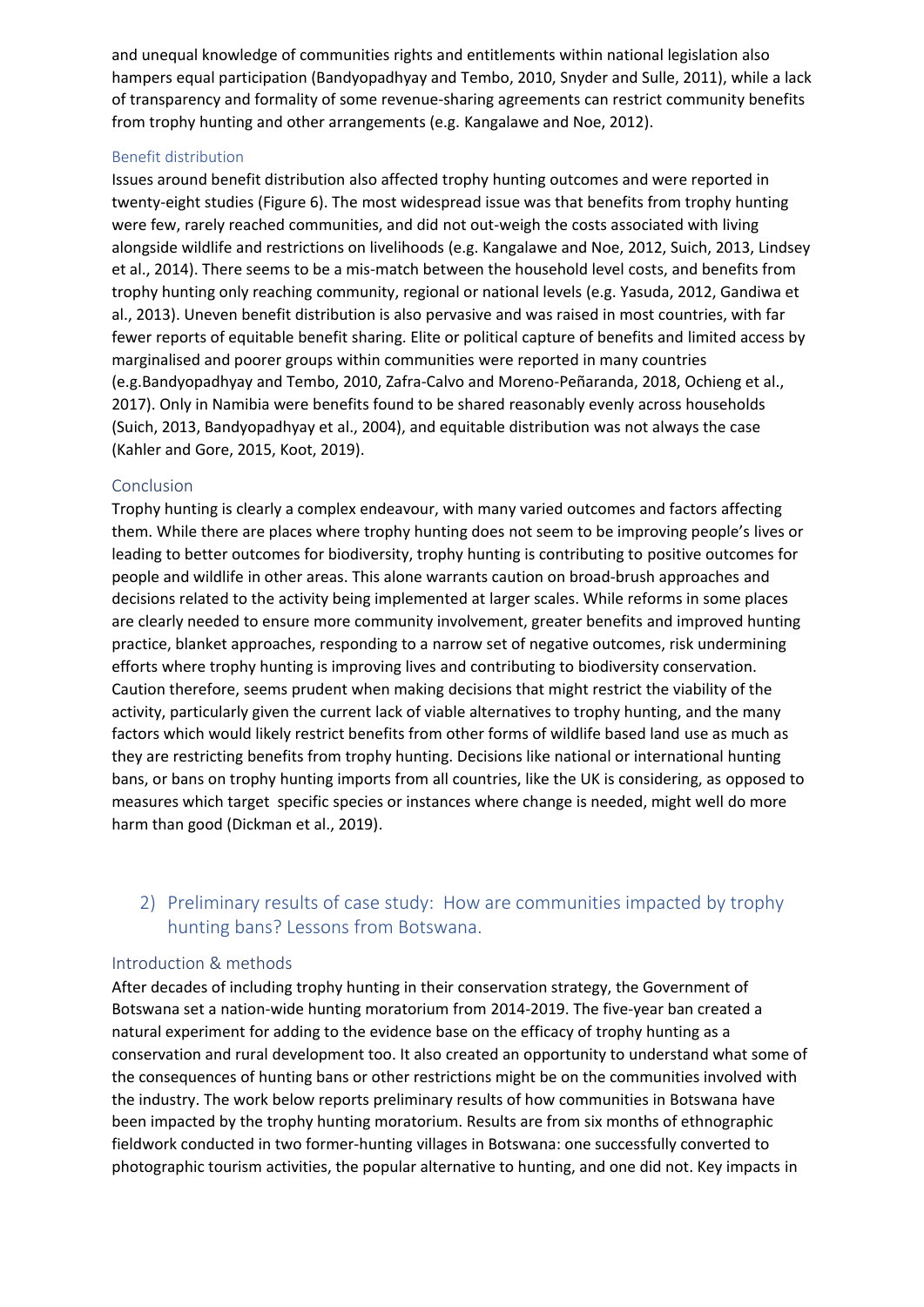both villages are the loss of wildlife control, access to game meat and jobs. A loss of income to community organisations was less commonly mentioned.

I spent six months in Botswana in 2019, predominantly living in two rural villages that are part of the country's Community Based Natural Resource Management (CBNRM) programme. Through the CBNRM programme, the people in these villages formed Community Trusts and were assigned areas of land to manage and benefit from. Prior to the moratorium, both Trusts were allocated a hunting quota by the Government and conducted trophy hunting on the land through auctioning the quota and/or forming longer-term partnerships with hunting companies. After the moratorium, one of the Trusts (Village 2) successfully converted to photographic tourism activities and set up three partnerships with photographic tourism enterprises. The other Trust (Village 1) did not manage to arrange a partnership with a photographic tourism enterprise and has all but collapsed without trophy hunting.

I interviewed 108 people across the two villages, sampling about 20% of the population evenly across age and gender. I also held 24 group discussions with over 150 people.

## Preliminary results

Across both villages, 95% of people thought the hunting moratorium was bad, had negative impacts, and/or should be lifted. 2% thought the moratorium was a good decision, despite there being some negative impacts. The remaining 3% didn't know, but spoke of wildlife-related problems. The key impacts raised were a loss of meat (80% of interviewees on average across both villages), loss of jobs (62%), and a loss of animal control (49-92%, 49% of people explicitly stated that hunting had been controlling animals, while 92% reported that animal numbers had increased since the moratorium and were affecting village life). There were nuances within and between the two villages which are explored below.

## *Village 1: Trust which could not convert to photographic tourism*

In the village with the Trust which failed to convert to photographic tourism, 87% of people reported a loss of meat as a key impact. They used to get a substantial amount of meat from hunting, which was predominantly of elephants. The community had an annual quota of 20 elephants which produced a substantial amount of meat. The poorest in the village were most affected by the moratorium which heavily impacted their food security. Prior to the moratorium they ate meat nearly every day, drying meat from the hunting season to use for the rest of the year. After the moratorium, they could only afford to eat meat once a month. The loss of meat wasn't only important for food security, it was also considered a cultural loss as people felt eating meat was part of their culture. Many also preferred game meat to beef or other livestock meat, which they felt was processed and less healthy.

A loss of jobs was raised by 74% of respondents. Village unemployment was very high with only 8% of people formally employed. The 30 additional jobs created locally by the combination of trophy hunting and an active Trust were substantial in a community of around 300 adults. There was a sense of hopelessness that their lives, and the lives of their children, might not improve. This was not the case when the Trust was active and conducting trophy hunting when people were hopeful that the Trust would create jobs and deliver other benefits to the community.

A loss of animal control was raised by 45-66% of the respondents. 66% of people reported being unable to farm successfully as a result of increased crop raiding since the hunting ban caused by increased animal numbers. People reported that the elephant population in particular was increasing and causing problems for them being able to farm and live their lives freely. The reduction in subsistence crop production increased the need for people to buy basic staples, decreasing disposable income and increasing food insecurity. 45% of people also reported a reduced sense of safety and freedom of movement. People were afraid of the coming across elephants and as a result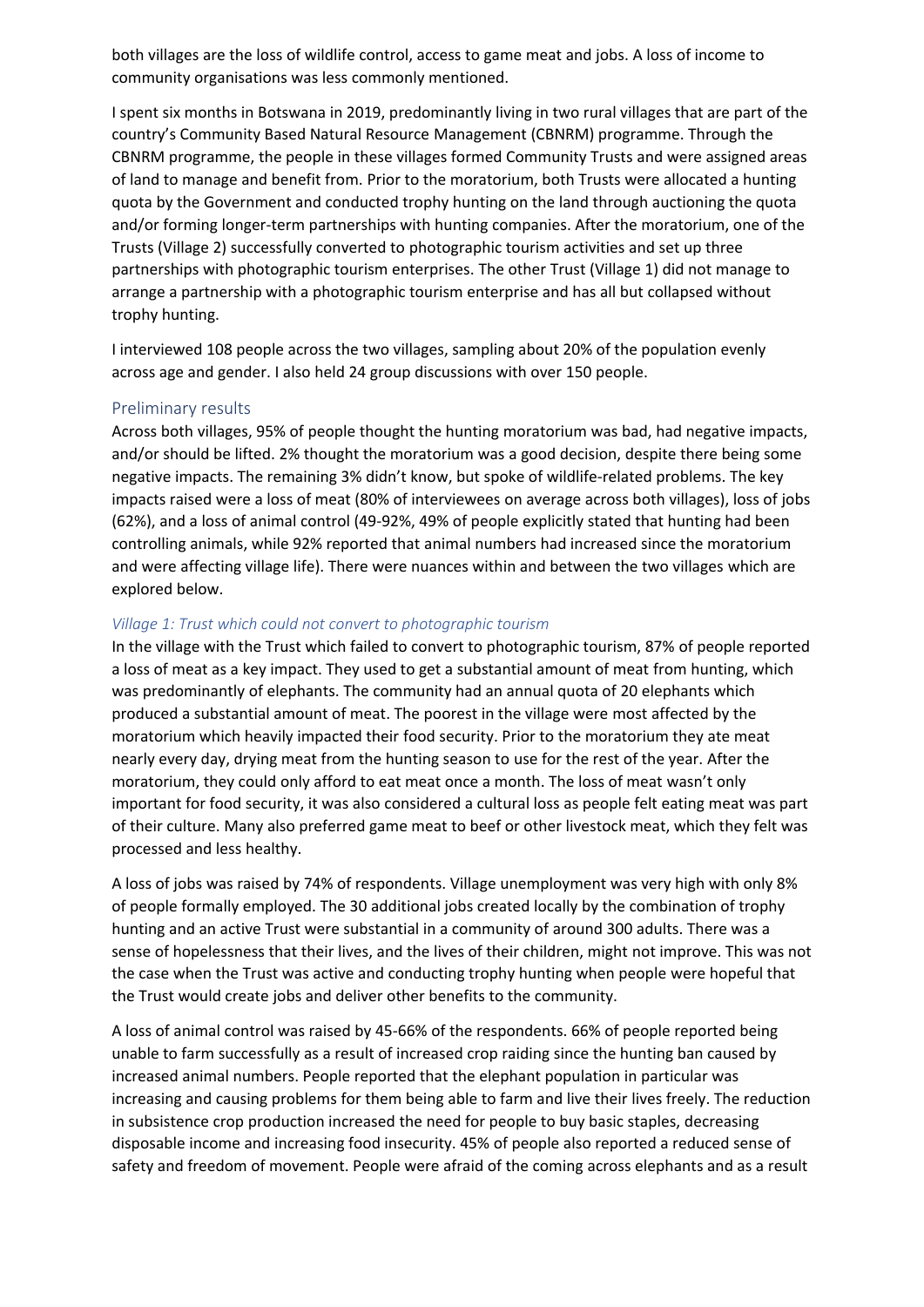many, particularly women, were afraid of leaving the village to do daily tasks like harvest wild food and collect firewood. Some also reported being afraid of moving around the village at night as elephants had been known to come into the village.

## *Village 2: Trust which was able to convert to photographic tourism*

In the village where the Trust did convert to photographic tourism, people still reported negative outcomes of the hunting moratorium and wanted the decision reversed. The biggest impact in this village was the loss of wildlife control. 92% of respondents reported a reduction in safety and fear of moving freely. 30% of interviewees specifically stated they were afraid of being killed by an elephant: a very real fear as a man from the village was killed by an elephant, during my fieldwork, just outside the village on a route many in the community used daily. Elephants regularly entered the outskirts of the village at night and damaged trees in the village. 65% of people reported being unable to farm successfully and the majority had given up even trying after years of trying , reducing food security. Farming is a large part of their culture and being unable to provide basic staples was a substantial change and loss of autonomy. 67% of people also reported the loss of meat. Only 38% of interviewees reported a loss of jobs caused by the hunting ban. This is likely because overall, more people are now employed in the shift to photographic tourism. Because of this, the Trust has decided against reintroducing trophy hunting in the area even after the moratorium is lifted. However, they do want trophy hunting to take place in the surrounding area to help control the elephant population.

## *Other findings*

Interestingly, a loss of income to the Community Trusts was rarely mentioned in either village. This is despite a loss of income to these institutions being a commonly reported potential impact of hunting bans. What this work seems to show is at the individual and household level, other impacts, like increases in wildlife costs, meat and jobs, are more important than losses in community level income.

A final issue raised was the lack of input communities had in the decision to instigate the moratorium in the first place. Botswana has prided itself on being a democratic country with decision-making based on consultation from the village (kgotla) level upwards. The decision of the moratorium was taken by the top levels of Government without consultation. In a number of interviews, I raised the issue of international trophy hunting bans and potential restrictions imposed by foreign countries. When interviewees were asked their opinions on this, there was typically confusion at why foreign countries should have any say in the matter. People interviewed were upset by not being consulted on a decision taken by their own government, the idea that foreign governments might be able to instigate similar restrictions was unbelievable.

## *October 2021*

## References

- ANGULA, H. N., STUART-HILL, G., WARD, D., MATONGO, G., DIGGLE, R. W. & NAIDOO, R. 2018. Local perceptions of trophy hunting on communal lands in Namibia. *Biological Conservation,* 218**,** 26-31.
- ATICKEM, A., LOE, L. E., LANGANGEN, Ø., RUENESS, E. K., BEKELE, A. & STENSETH, N. C. 2011. Estimating population size and habitat suitability for mountain nyala in areas with different protection status. *Animal Conservation,* 14**,** 409-418.
- BALME, G. A., SLOTOW, R. & HUNTER, L. T. B. 2009. Impact of conservation interventions on the dynamics and persistence of a persecuted leopard (Panthera pardus) population. *Biological Conservation,* 142**,** 2681-2690.
- BAMFORD, A. J., FERROL-SCHULTE, D. & WATHAN, J. 2014. Human and wildlife usage of a protected area buffer zone in an area of high immigration. *Oryx,* 48**,** 504-513.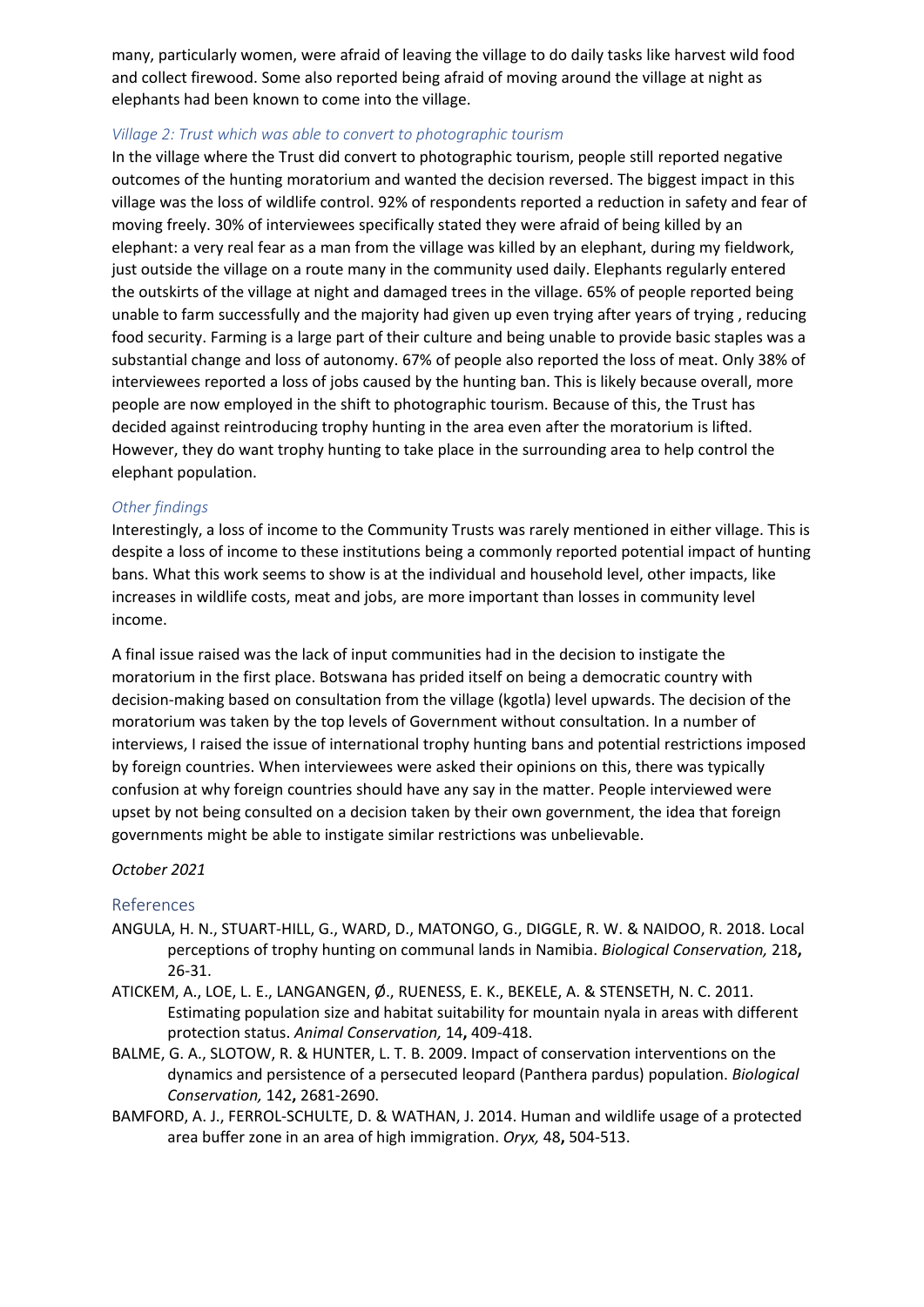- BANDA, T., SCHWARTZ, M. W. & CARO, T. 2006. Woody vegetation structure and composition along a protection gradient in a miombo ecosystem of western Tanzania. *Forest Ecology and Management,* 230**,** 179-185.
- BANDYOPADHYAY, S., SHYAMSUNDAR, P., WANG, L. & HUMAVINDU, M. 2004. Do households gain from community-based natural resource management? An evaluation of community conservancies in Namibia. *DEA Research Discussion Paper.* Windhoek, Namibia.
- BANDYOPADHYAY, S. & TEMBO, G. 2010. Household Consumption and Natural Resource Management around National Parks in Zambia. *Journal of Natural Resources Policy Research,* 2**,** 39-55.
- BECKER, M. S., WATSON, F. G., DROGE, E., LEIGH, K., CARLSON, R. S. & CARLSON, A. A. 2013. Estimating past and future male loss in three Zambian lion populations. *Journal of Wildlife Management,* 77**,** 128-142.
- BEGG, C. M., MILLER, J. R. B., BEGG, K. S. & HAYWARD, M. 2018. Effective implementation of age restrictions increases selectivity of sport hunting of the African lion. *Journal of Applied Ecology,* 55**,** 139-146.
- BOLLIG, M. & OLWAGE, E. 2016. The political ecology of hunting in Namibia's Kaokoveld: from Dorsland Trekkers' elephant hunts to trophy-hunting in contemporary conservancies. *Journal of Contemporary African Studies,* 344**,** 61-79.
- BOUCHÉ, P., CROSMARY, W., KAFANDO, P., DOAMBA, B., KIDJO, F. C., VERMEULEN, C. & CHARDONNET, P. 2016. Embargo on Lion Hunting Trophies from West Africa: An Effective Measure or a Threat to Lion Conservation? *PLoS One,* 11**,** e0155763.
- BOUCHÉ, P., RENAUD, P.-C., LEJEUNE, P., VERMEULEN, C., FROMENT, J.-M., BANGARA, A., FIONGAI, O., ABDOULAYE, A., ABAKAR, R. & FAY, M. 2010. Has the final countdown to wildlife extinction in Northern Central African Republic begun? *African Journal of Ecology,* 48**,** 994- 1003.
- BRANDLOVÁ, K., GLONEKOVÁ, M., HEJCMANOVÁ, P., JŮNKOVÁ VYMYSLICKÁ, P., AEBISCHER, T., HICKISCH, R. & MALLON, D. 2018. Chinko/Mbari drainage basin represents a conservation hotspot for Eastern Derby eland in Central Africa. *African Journal of Ecology,* 56**,** 194-201.
- BRANDT, F. & SPIERENBURG, M. 2014. Game fences in the Karoo: reconfiguring spatial and social relations. *Journal of Contemporary African Studies,* 32**,** 220-237.
- BRINK, H., SMITH, R. J., SKINNER, K. & LEADER-WILLIAMS, N. 2016. Sustainability and Long Term-Tenure: Lion Trophy Hunting in Tanzania. *PLoS One,* 11**,** e0162610.
- BROCKINGTON, D. & IGOE, J. 2006. Evictions for Conservation: A global Overview. *Conservation and Society,* 4**,** 424-470.
- CARO, T. 2008. Decline of large mammals in the Katavi-Rukwa ecosystem of western Tanzania. *African Zoology,* 43**,** 99-116.
- COUSINS, J., SADLER, J. & EVANS, J. 2008. Exploring the role of private wildlife ranching as a conservation tool in South Africa: stakeholder perspectives. *Ecology and Society,* 13**,** Art43.
- CROES, B. M., FUNSTON, P. J., RASMUSSEN, G., BUIJ, R., SALEH, A., TUMENTA, P. N. & DE IONGH, H. H. 2011. The impact of trophy hunting on lions (Panthera leo) and other large carnivores in the Bénoué Complex, northern Cameroon. *Biological Conservation,* 144**,** 3064-3072.
- DICKMAN, A., COONEY, R., JOHNSON, P. J., LOUIS, M. P. & ROE, D. 2019. Trophy hunting bans imperil biodiversity. *Science,* 365**,** 874-874.
- DUBE, N. 2019. Voices from the village on trophy hunting in Hwange district, Zimbabwe. *Ecological Economics,* 159**,** 335-343.
- GANDIWA, E., HEITKÖNIG, I. M. A., LOKHORST, A. M., PRINS, H. H. T. & LEEUWIS, C. 2013. CAMPFIRE and Human-Wildlife Conflicts in Local Communities Bordering Northern Gonarezhou National Park, Zimbabwe. *Ecology and Society,* 18.
- GRANADOS, A. & WELADJI, R. B. 2012. Human–Elephant Conflict Around Bénoué National Park, Cameroon: Influence on Local Attitudes and Implications for Conservation. *Human Dimensions of Wildlife,* 17**,** 77-90.
- HAUSSER, Y., WEBER, H. & MEYER, B. 2009. Bees, farmers, tourists and hunters: conflict dynamics around Western Tanzania protected areas. *Biodiversity and Conservation,* 18**,** 2679-2703.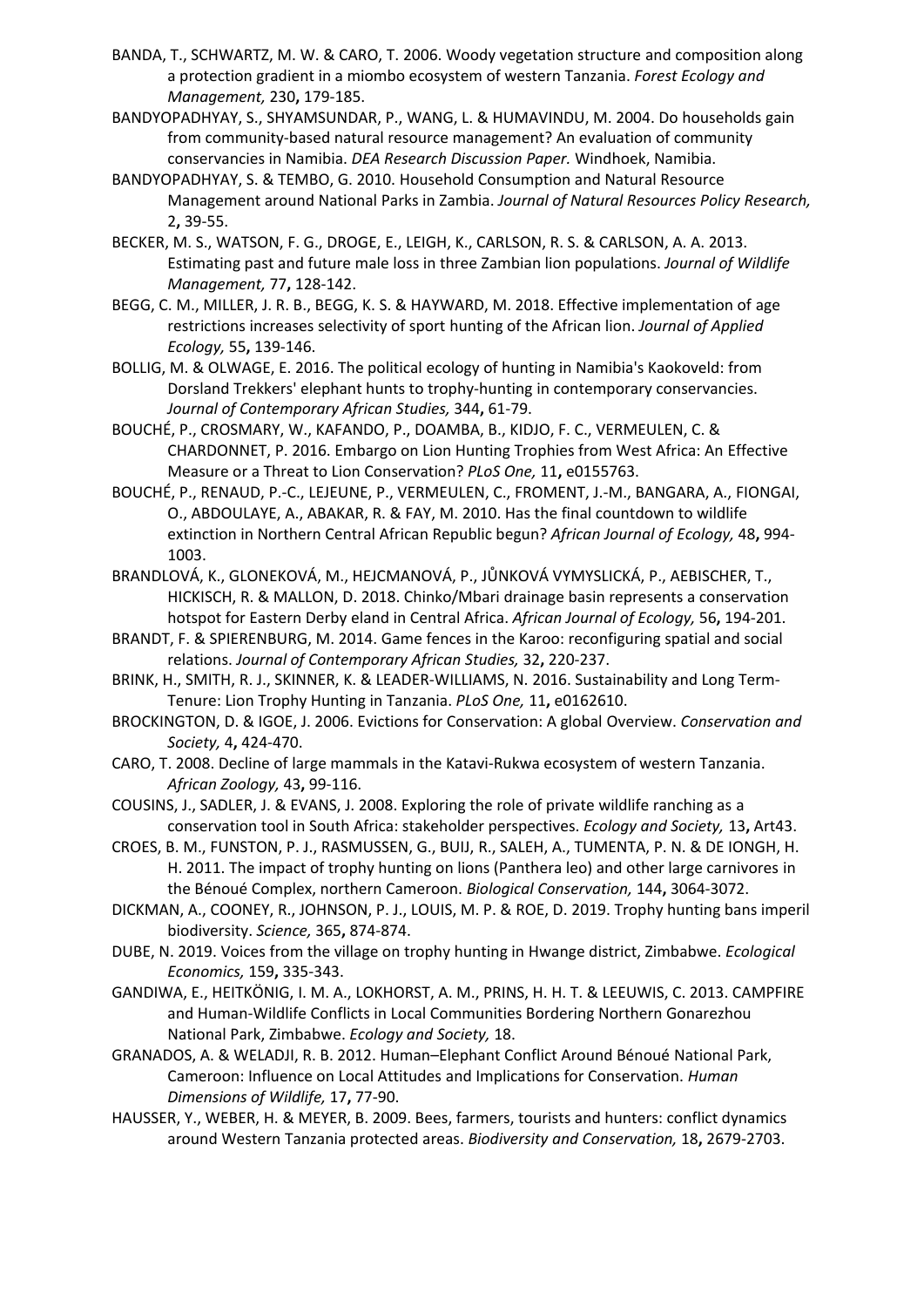- HENSCHEL, P., PETRACCA, L. S., HUNTER, L. T. B., KIKI, M., SEWADÉ, C., TEHOU, A. & ROBINSON, H. S. 2016. Determinants of Distribution Patterns and Management Needs in a Critically Endangered Lion Panthera leo Population. *Frontiers in Ecology and Evolution,* 4.
- IGOE, J. & CROUCHER, B. 2007. Conservation, Commerce, and Communities: The Story of Community-Based Wildlife Management Areas in Tanzania's Northern Tourist Circuit. *Conservation and Society,* 5**,** 534-561.
- JEKE, A., CHANYANDURA, A., MUPOSHI, V. K., MADHLAMOTO, D. & GANDIWA, E. 2019. Trophy Hunting and Possible Source-Sink Dynamics in Protected Areas: Insights from Trophy Size and Offtake Patterns in Southeast Zimbabwe. *Hindawi - International Journal of Zoology,* 2019**,** Article ID 1313927.
- JORGE, A. A., VANAK, A. T., THAKER, M., BEGG, C. & SLOTOW, R. O. B. 2013. Costs and benefits of the presence of leopards to the sport-hunting industry and local communities in Niassa National Reserve, Mozambique. *Conservation Biology,* 27**,** 832-843.
- KAHLER, J. S. & GORE, M. L. 2015. Local perceptions of risk associated with poaching of wildlife implicated in human-wildlife conflicts in Namibia. *Biological Conservation,* 189**,** 49-58.
- KANGALAWE, R. Y. M. & NOE, C. 2012. Biodiversity conservation and poverty alleviation in Namtumbo District, Tanzania. *Agriculture, Ecosystems & Environment,* 162**,** 90-100.
- KOOT, S. 2019. The limits of economic benefits: Adding social affordances to the analysis of trophy hunting of the Khwe and Ju/'hoansi in Namibian community-based natural resource management. *Society & Natural Resources,* 32**,** 417-433.
- LINDSEY, P., BALME, G., BECKER, M., BEGG, C., BENTO, C., BOCCHINO, C., DICKMAN, A., DIGGLE, R., EVES, H., HENSCHEL, P., LEWIS, D., MARNEWICK, K., MATTHEUS, J., MCNUTT, J. W., MCROBB, R., MIDLANE, N., MILANZI, J., MORLEY, R., MURPHREE, M., NYONI, P., OPYENE, V., PHADIMA, J., PURCHASE, N., RENTSCH, D., ROCHE, C., SHAW, J., VAN DER WESTHUIZEN, H., VAN VLIET, N. & ZISADZA, P. 2012. Illegal hunting and the bush-meat trade in savanna Africa: drivers, impacts and solutions to address the problem. *Panthera/Zoological Society of London/Wildlife Conservation Society report,.* New York: Panthera/Zoological Society of London/Wildlife Conservation Society.
- LINDSEY, P. & BENTO, C. 2012. Illegal Hunting and the Bushmeat Trade in Central Mozambique: a case-study from Coutada 9, Manica Province. Harare, Zimbabwe: TRAFFIC East/Southern Africa.
- LINDSEY, P. A., HAVEMANN, C. P., LINES, R., PALAZY, L., PRICE, A. E., RETIEF, T. A., RHEBERGEN, T. & VAN DER WAAL, C. 2013. Determinants of persistence and tolerance of carnivores on Namibian ranches: implications for conservation on Southern African private lands. *PLoS One,* 8**,** e52458.
- LINDSEY, P. A., MILLER, J. R. B., PETRACCA, L. S., COAD, L., DICKMAN, A. J., FITZGERALD, K. H., FLYMAN, M. V., FUNSTON, P. J., HENSCHEL, P., KASIKI, S., KNIGHTS, K., LOVERIDGE, A. J., MACDONALD, D. W., MANDISODZA-CHIKEREMA, R. L., NAZERALI, S., PLUMPTRE, A. J., STEVENS, R., VAN ZYL, H. W. & HUNTER, L. T. B. 2018. More than \$1 billion needed annually to secure Africa's protected areas with lions. *Proceedings of the National Academy of Sciences,* 115**,** E10788-E10796.
- LINDSEY, P. A., NYIRENDA, V. R., BARNES, J. I., BECKER, M. S., MCROBB, R., TAMBLING, C. J., TAYLOR, W. A., WATSON, F. G. & T'SAS-ROLFES, M. 2014. Underperformance of African protected area networks and the case for new conservation models: insights from Zambia. *PLoS One,* 9**,** e94109.
- LOVERIDGE, A., VALEIX, M., ELLIOT, N. B. & MACDONALD, D. W. 2017. The landscape of anthropogenic mortality: how African lions respond to spatial variation in risk. *Journal of Applied Ecology,* 54**,** 815-825.
- LOVERIDGE, A. J., SEARLE, A. W., MURINDAGOMO, F. & MACDONALD, D. W. 2007. The impact of sport-hunting on the population dynamics of an African lion population in a protected area. *Biological Conservation,* 134**,** 548-558.
- LOVERIDGE, A. J., VALEIX, M., CHAPRON, G., DAVIDSON, Z., MTARE, G. & MACDONALD, D. W. 2016. Conservation of large predator populations: Demographic and spatial responses of African lions to the intensity of trophy hunting. *Biological Conservation,* 204**,** 247-254.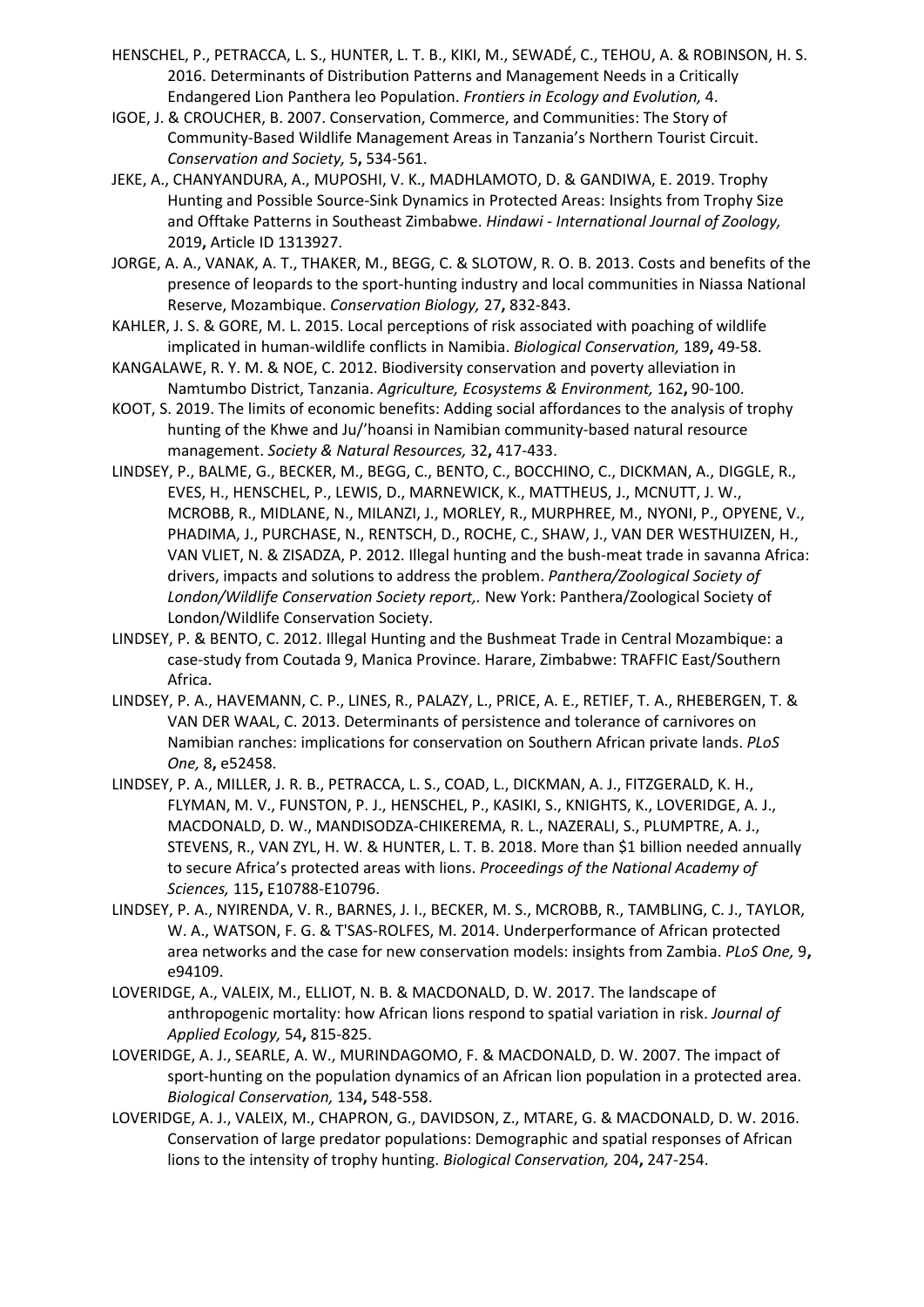- MAYAKA, T. 2002. Wildlife co-management in the Bénoué National Park-Complex, Cameroon: A bumpy road to institutional development. *World Development,* 30**,** 2001-2016.
- MBAIWA, J. E. 2004. The socio-economic benefits and challenges of a community-based safari hunting tourism in the Okavango Delta, Botswana. *Journal of Tourism Studies,* 15**,** 37-50.
- MBAIWA, J. E. 2005. Wildlife resource utilisation at Moremi Game Reserve and Khwai community area in the Okavango Delta, Botswana. *J Environ Manage,* 77**,** 144-56.
- MBAIWA, J. E. 2017. Effects of the safari hunting tourism ban on rural livelihoods and wildlife conservation in Northern Botswana. *South African Geographical Journal,* 100**,** 41-61.
- MBAIWA, J. E. & STRONZA, A. L. 2010. The effects of tourism development on rural livelihoods in the Okavango Delta, Botswana. *Journal of sustainable tourism,* 18**,** 635-656.
- MCKINNON, M. C., CHENG, S. H., DUPRE, S., EDMOND, J., GARSIDE, R., GLEW, L., HOLLAND, M. B., LEVINE, E., MASUDA, Y. J., MILLER, D. C., OLIVEIRA, I., REVENAZ, J., ROE, D., SHAMER, S., WILKIE, D., WONGBUSARAKUM, S. & WOODHOUSE, E. 2016. What are the effects of nature conservation on human well-being? A systematic map of empirical evidence from developing countries. *Environmental Evidence,* 5.
- MUPOSHI, V. K., GANDIWA, E., BARTELS, P., MAKUZA, S. M. & MADIRI, T. H. 2016a. Trophy hunting and sustainability: temporal dynamics in trophy quality and harvesting patterns of wild herbivores in a tropical semi-arid savanna ecosystem. *PLoS One,* 11**,** e0164429.
- MUPOSHI, V. K., GANDIWA, E., MAKUZA, S. M. & BARTELS, P. 2016b. Trophy hunting and perceived risk in closed ecosystems: Flight behaviour of three gregarious African ungulates in a semiarid tropical savanna. *Austral Ecology,* 41**,** 809-818.
- MUTANDWA, E. & GADZIRAYI, C. T. 2007. Impact of community-based approaches to wildlife management: case study of the CAMPFIRE programme in Zimbabwe. *The International Journal of Sustainable Development & World Ecology,* 14**,** 336-344.
- MWEETWA, T., CHRISTIANSON, D., BECKER, M., CREEL, S., ROSENBLATT, E., MERKLE, J., DRÖGE, E., MWAPE, H., MASONDE, J. & SIMPAMBA, T. 2018. Quantifying lion (Panthera leo) demographic response following a three-year moratorium on trophy hunting. *PloS one,* 13**,** e0197030.
- NAIDOO, R., WEAVER, L. C., DIGGLE, R. W., MATONGO, G., STUART-HILL, G. & THOULESS, C. 2016. Complementary benefits of tourism and hunting to communal conservancies in Namibia. *Conserv Biol,* 30**,** 628-38.
- NDIWENI, T., ZISADZA-GANDIWA, P., NCUBE, H., MASHAPA, C. & GANDIWA, E. 2015. Vigilance behavior and population density of common large herbivores in a southern African savanna. *Journal of Animal and Plant Sciences,* 25**,** 876-883.
- OCHIENG, A., VISSEREN-HAMAKERS, I. J. & VAN DER DUIM, R. 2017. The battle over the benefits: analysing two sport hunting policy arrangements in Uganda. *Oryx,* 52**,** 359-368.
- PACKER, C., BRINK, H., KISSUI, B. M., MALITI, H., KUSHNIR, H. & CARO, T. 2011. Effects of trophy hunting on lion and leopard populations in Tanzania. *Conserv Biol,* 25**,** 142-53.
- POSHIWA, X., GROENEVELD, R., HEITKÖNIG, I., PRINS, H. & IERLAND, E. 2013. Reducing rural households' annual income fluctuations due to rainfall variation through diversification of wildlife use: portfolio theory in a case study of south eastern Zimbabwe. *Tropical Conservation Science,* 6**,** 201-220.
- RICHARDSON, R. B., FERNANDEZ, A., TSCHIRLEY, D. & TEMBO, G. 2012. Wildlife Conservation in Zambia: Impacts on Rural Household Welfare. *World Development,* 40**,** 1068-1081.
- RUST, N. A. & MARKER, L. L. 2013. Attitudes Toward Predators and Conservancies Among Namibian Farmers. *Human Dimensions of Wildlife,* 18**,** 463-468.
- SACHEDINA, H. & NELSON, F. 2010. Protected areas and community incentives in savannah ecosystems: a case study of Tanzania's Maasai Steppe. *Oryx,* 44**,** 390-398.
- SCHOLTE, P., NGUIMKENG, F. & IYAH, E. 2017. Good news from north-central Africa: largest population of Vulnerable common hippopotamus Hippopotamus amphibius is stable. *Oryx,* 51**,** 218-221.
- SELIER, S. A. J., PAGE, B. R., VANAK, A. T. & SLOTOW, R. 2014. Sustainability of elephant hunting across international borders in southern Africa: A case study of the greater Mapungubwe Transfrontier Conservation Area. *The Journal of Wildlife Management,* 78**,** 122-132.